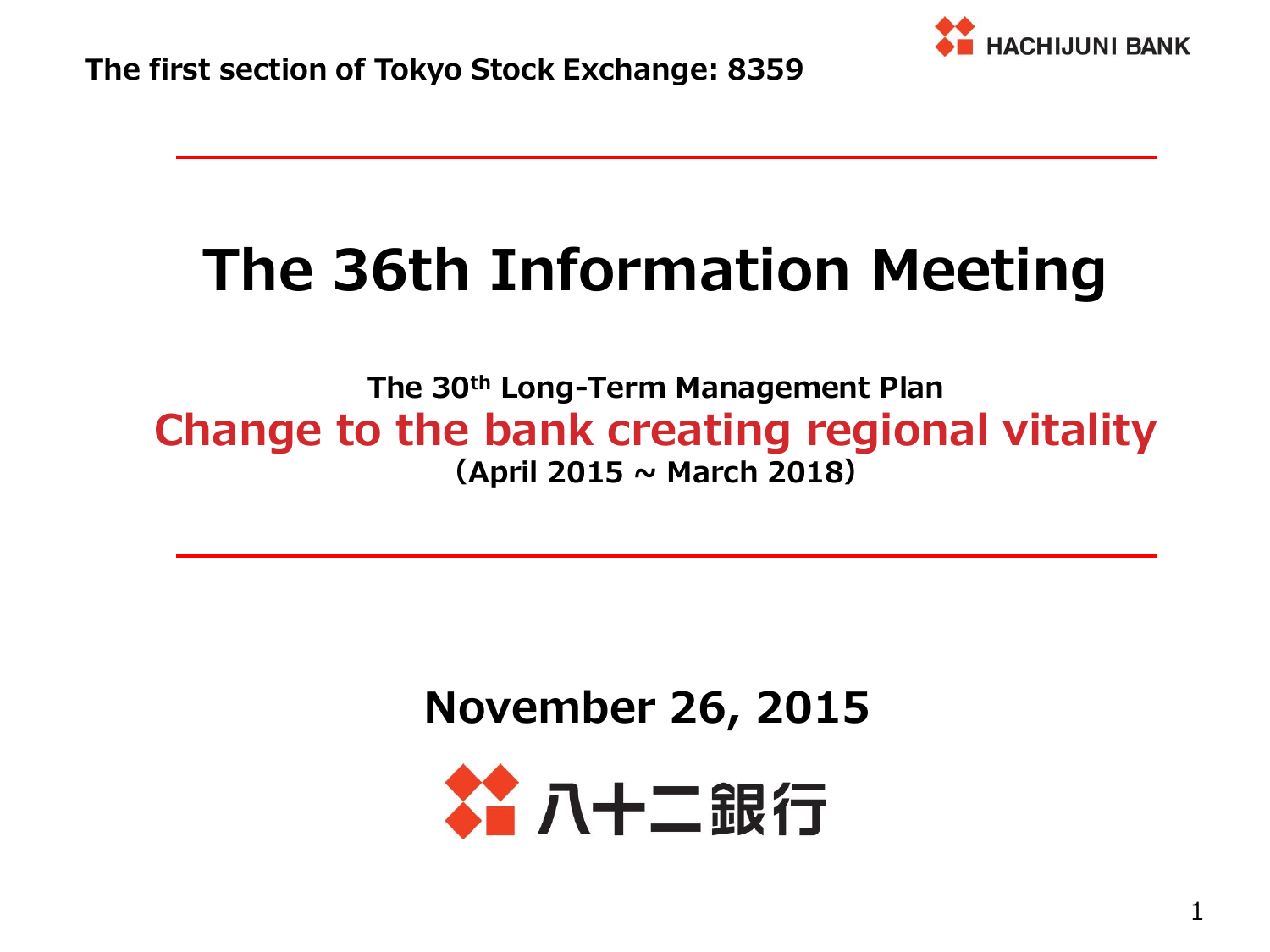

This report includes the descriptions relating to the future business performance but these descriptions would not assure the future business results. Please note that the actual business results will be substantially changed due to variable economic conditions.

> <For inquiry> Sachio Toya (Mr.) Planning & Coordination Dept. (IR) TEL:026-224-6123 FAX:026-226-5077 E-mail: irtantou@82bank.co.jp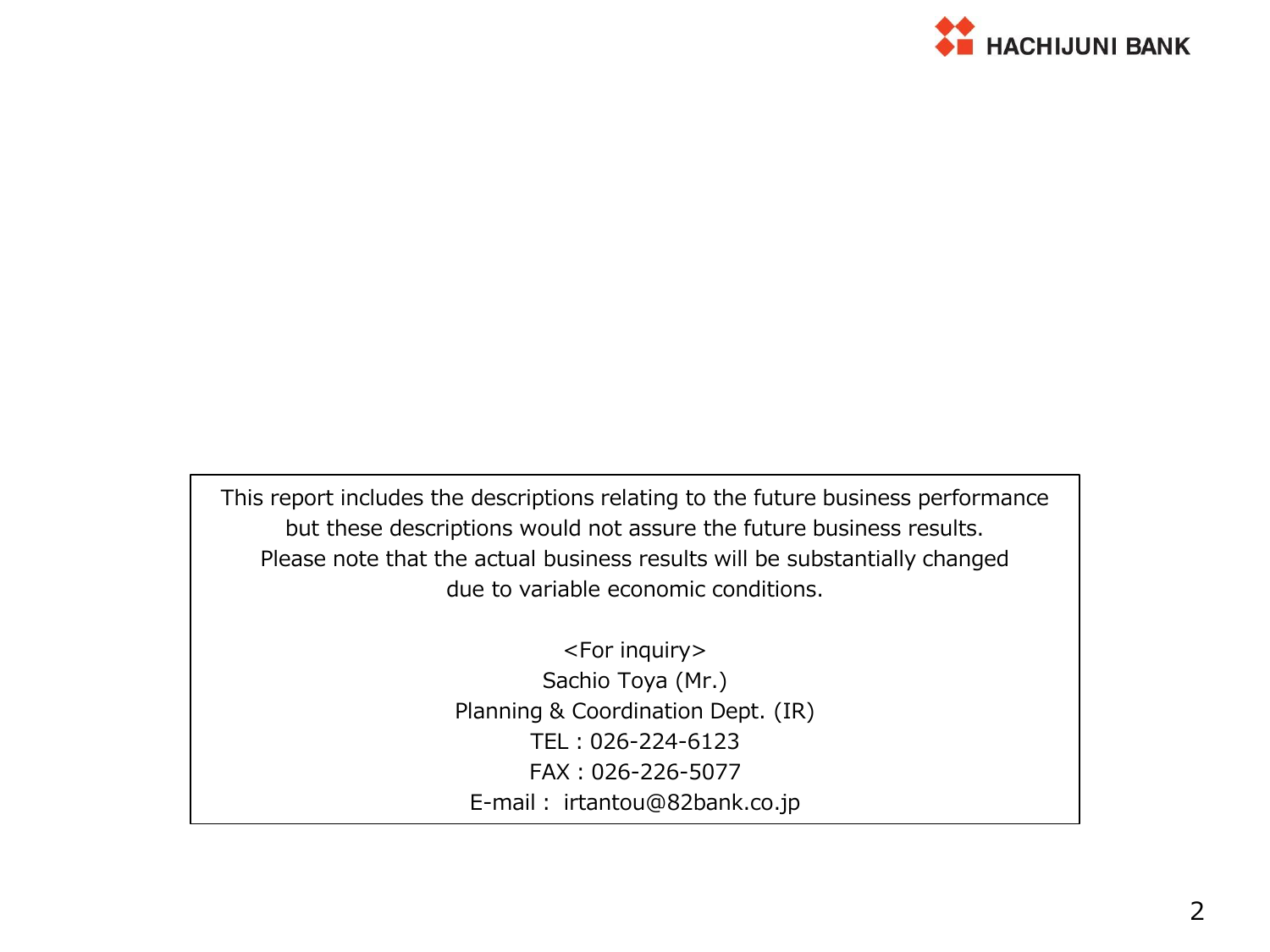

## **Hachijuni Bank's Profile**

### **Company Overview**

| <b>Company name</b>                         | THE HACHIJUNI BANK, LTD.                                                                                                                                    |  |  |  |  |  |  |  |  |
|---------------------------------------------|-------------------------------------------------------------------------------------------------------------------------------------------------------------|--|--|--|--|--|--|--|--|
| <b>Head Office</b>                          | Nagano City, Nagano Prefecture                                                                                                                              |  |  |  |  |  |  |  |  |
| Date of<br>establishment                    | August 1st, 1931                                                                                                                                            |  |  |  |  |  |  |  |  |
| <b>Network</b>                              | Domestic 151<br>(In Nagano: 131, outside Nagano: 20)<br>Overseas 1 branch (Hong Kong)<br>4 representative offices<br>(Dalian, Shanghai, Bangkok, Singapore) |  |  |  |  |  |  |  |  |
| No. of employees                            | 3,200                                                                                                                                                       |  |  |  |  |  |  |  |  |
| Capital stock                               | 452.2bn                                                                                                                                                     |  |  |  |  |  |  |  |  |
| <b>Issued shares</b>                        | 511,103 thousand shares                                                                                                                                     |  |  |  |  |  |  |  |  |
| <b>Total assets</b>                         | ¥7,996.6bn                                                                                                                                                  |  |  |  |  |  |  |  |  |
| <b>Net assets</b>                           | ¥619.0bn                                                                                                                                                    |  |  |  |  |  |  |  |  |
| Deposits                                    | ¥6,172.9bn                                                                                                                                                  |  |  |  |  |  |  |  |  |
| Loans                                       | ¥4,602.0bn                                                                                                                                                  |  |  |  |  |  |  |  |  |
| Total capital ratio<br>$(BaseI \mathbb{I})$ | Consolidated: 19.90% (preliminary)<br>Non-consolidated: 19.02% (preliminary)                                                                                |  |  |  |  |  |  |  |  |
| Rating                                      | S&P<br>$\Delta$<br>R&I<br>$A +$                                                                                                                             |  |  |  |  |  |  |  |  |



(as of Sep 30, 2015)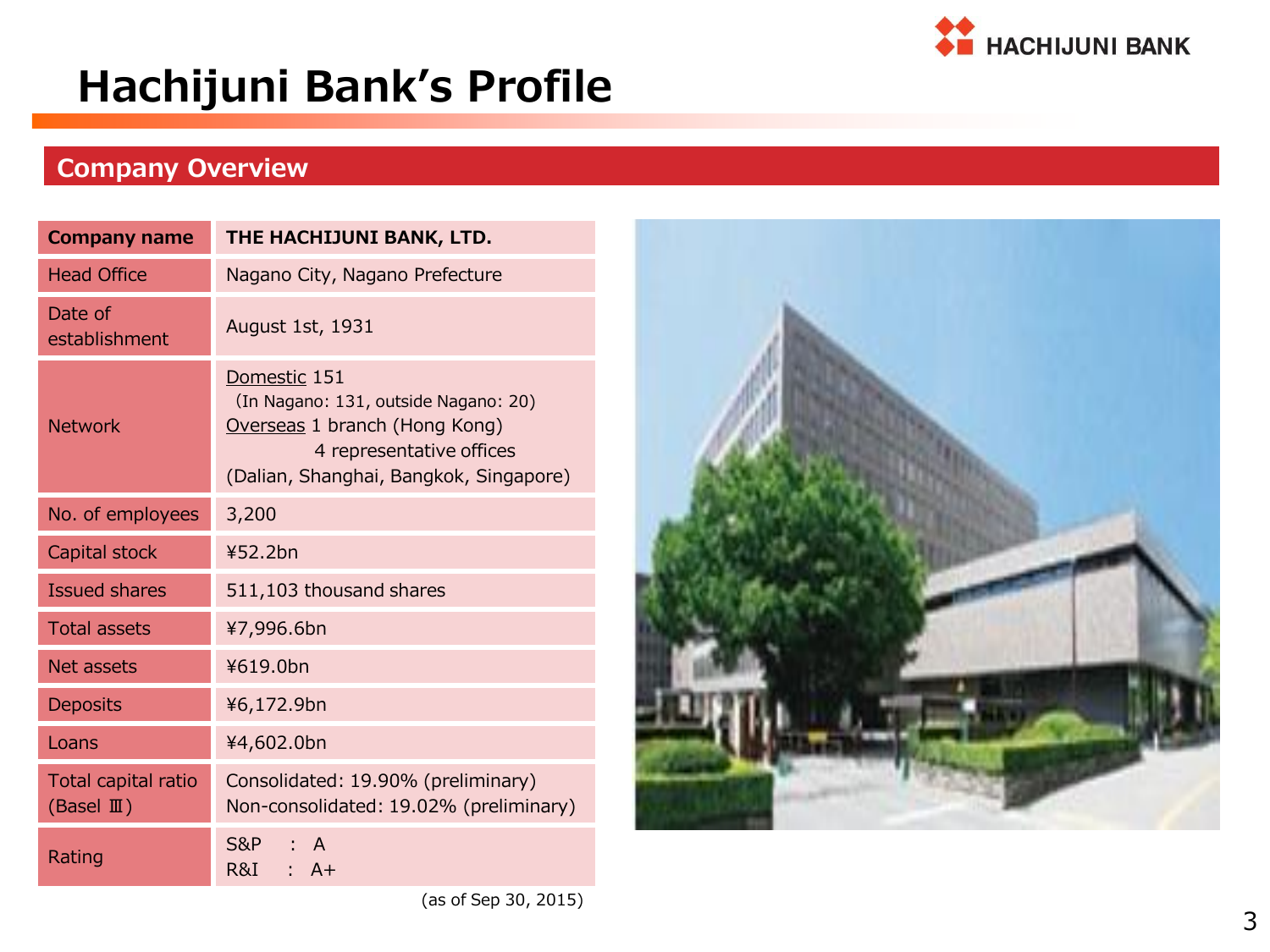

## **Topics in Nagano Prefecture**

#### **Main Topics**

- **Increase of inbound tourists**
- Total number of overnight guests of foreigners in 2014 is 460 thousand (record high); increased by 100 thousand from 2013, and increased by 260 thousand from 2011
- Tourists from Taiwan, Australia and China increased.
- 



#### **Economic effects by extending of the Hokuriku Shinkansen Line**

- Tourists increased at many sightseeing spots in Nagano Prefecture by extending of the Hokuriku Shinkansen Line in Mar 2015
- Especially tourists increased in highlands such as campgrounds and in mountains
- Total number of overnight guests of foreigners  $\Box$  The number of tourists in Nagano Pref. (Jul & Aug)



Source: Nagano Prefecture Sightseeing Statistics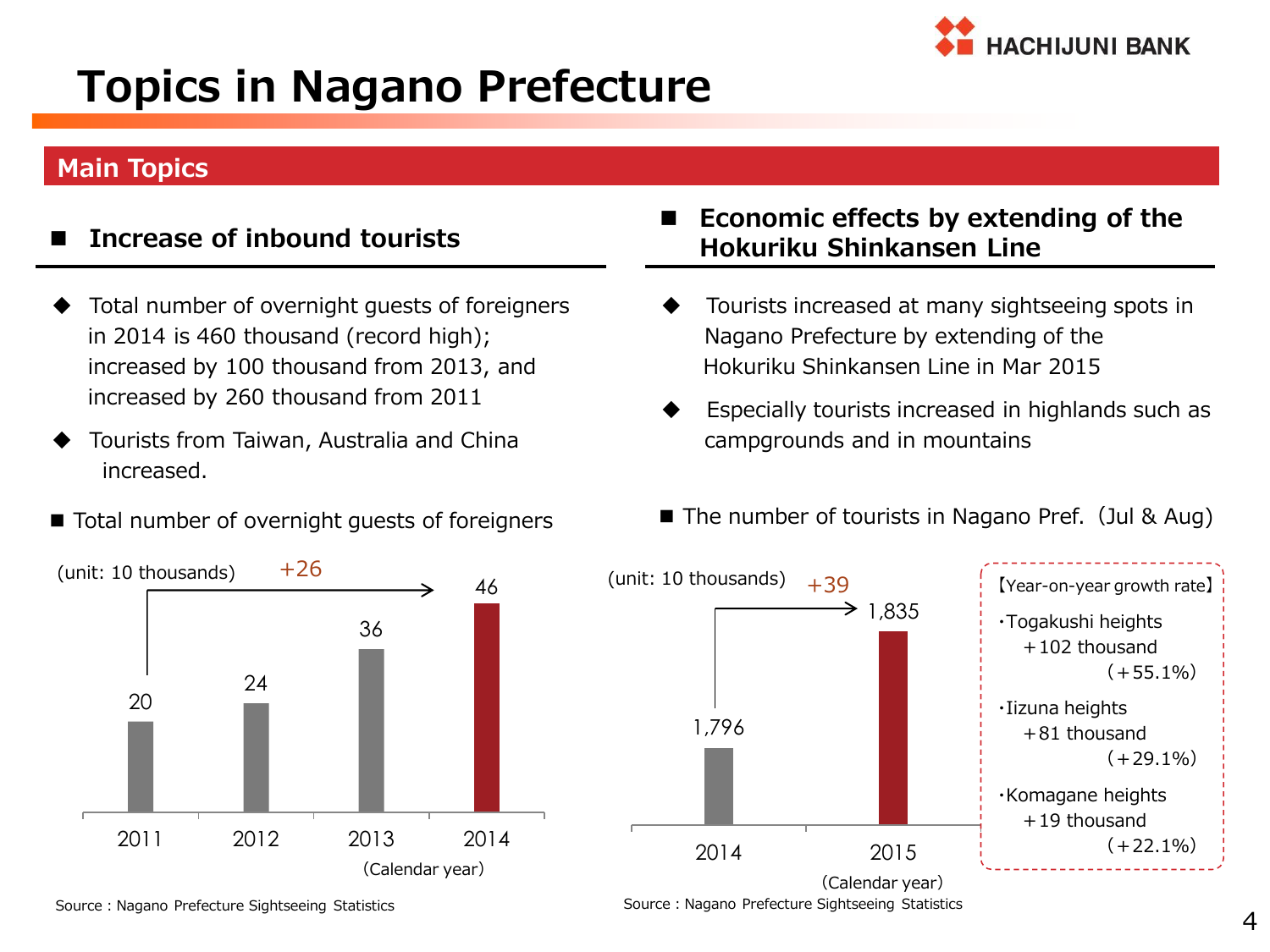

| Outline of the 1 <sup>st</sup> Half of FY2015 Financial Results<br>and FY2015 Full Year Forecast |
|--------------------------------------------------------------------------------------------------|
| Correspondence to Corporate Governance Code                                                      |
| The 30 <sup>th</sup> Long-Term Management Plan                                                   |
| <b>Main Financial Figures</b>                                                                    |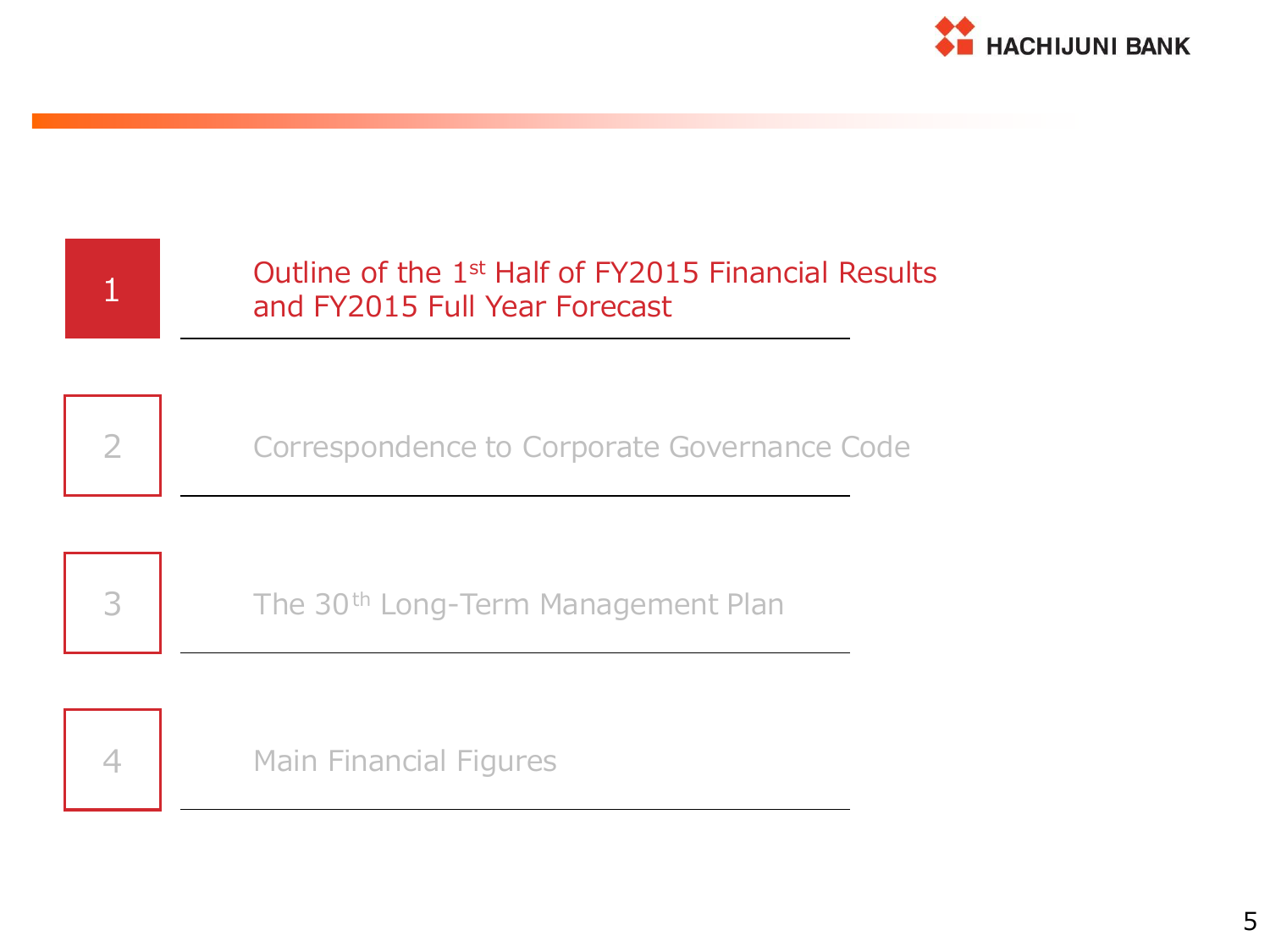

## **Outline of Financial Results**

### **Main Points of the 1st Half of FY2015 Financial Results**

#### 【Consolidated】

- ◆Ordinary profit was ¥26.6bn (+¥2.7bn from 1H FY2014) due to the increase in interest and dividends on securities.
- ◆Net income attributable to owners of the parent was ¥16.4bn (+¥1.8bn from 1H FY2014,  *record high*).

#### 【Non-consolidated】

- ◆ Core net business profit was ¥15.6bn (+¥2.2bn from 1H FY2014) due to the increase in interest and dividends on securities, and the decrease in deposit insurance premiums.
- ◆ Credit costs was a negative ¥2.3bn (+¥0.7bn from 1H FY2014) due to the decrease in transfer to specific reserve.
- ◆Profit/losses related to securities was ¥4.0bn (+¥0.6bn from 1H FY2014) due to the increase in gains/losses related to stocks despite the decrease in gains/losses related to bonds.
- ◆Ordinary profit was ¥23.2bn (+¥2.0bn from 1H FY2014) due to increases in interest and dividends on securities and in gains/losses related to stocks.

Net income was ¥15.5bn (+1.3bn from 1H FY2014, *record high*).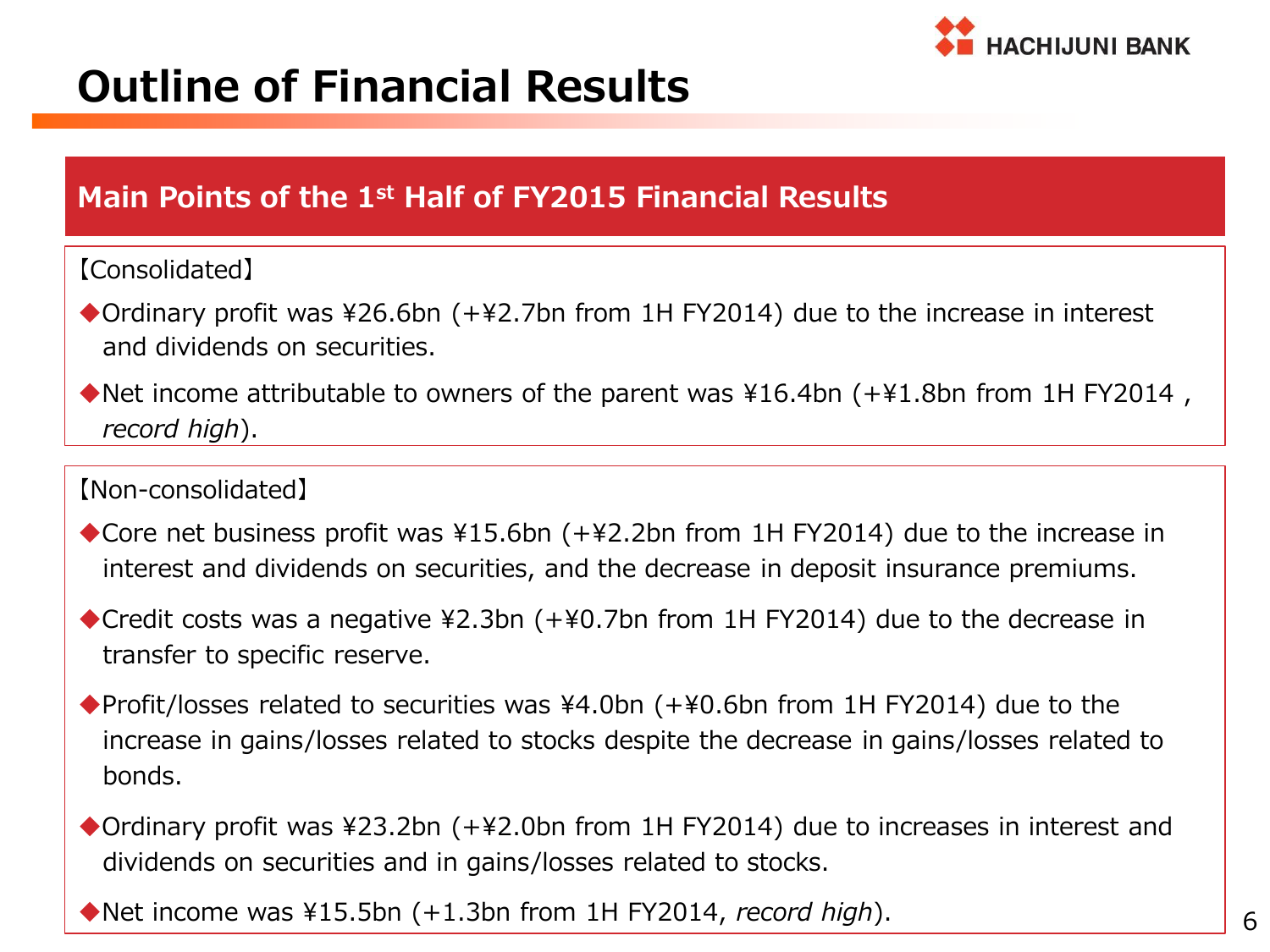

### **FY2015 forecast**

### **Main Points of FY2015 Full Year Forecast**

#### 【Consolidated】

- ◆Ordinary profit will decrease by ¥3.8bn from FY2014 to ¥44.0bn due to the decrease in profit on interest of non-consolidated account.
- Net income will increase by ¥1.4bn from FY2014 to ¥28.5bn due to the expected decrease in tax as a result of a cut in the effective corporate tax rate.

#### 【Non-consolidated】

- ◆ Core net business profit will decrease by ¥2.9bn from FY2014 to ¥27.0bn due to the decrease in profit on interest caused by the decrease in interest on loans and the increase in funding costs, despite the decrease in non personnel expenses caused by the decrease in deposit insurance premiums.
- ◆ Credit costs will decrease by ¥1.1bn from FY2014 to a negative ¥4.8bn, staying at low level.
- ◆ Profit/losses related to securities will increase by ¥0.1bn from FY2014 to ¥6.8bn due to the the increase in gains/losses related to stocks despite the decrease in gains/losses related to bonds.
- ◆ Ordinary profit will decrease by¥2.2bn from FY2014 to ¥39.0bn due to the decrease in core net business profit.
- ◆ Net income will increase by ¥1.3bn from FY2014 to ¥27.0bn.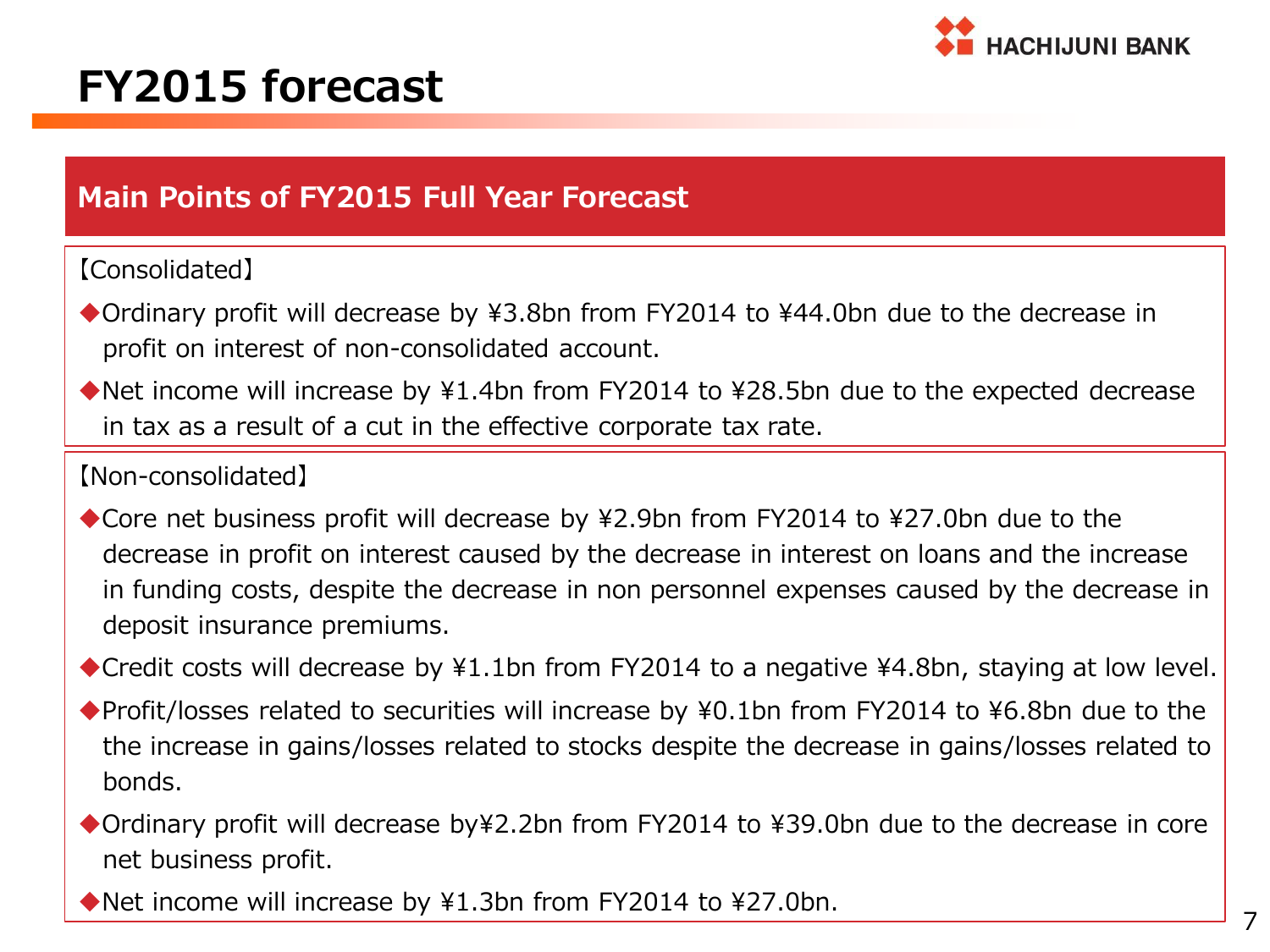

## **Details of Income 【Consolidated】**

|               |                                                              |                      | FY2015 1H          |                    | $(*100mn)$                                                                                                    |  |  |  |
|---------------|--------------------------------------------------------------|----------------------|--------------------|--------------------|---------------------------------------------------------------------------------------------------------------|--|--|--|
|               |                                                              | FY2014 1H<br>results | results<br>Changes |                    |                                                                                                               |  |  |  |
| profit        | Consolidated gross business                                  | 517                  | 520                | $\overline{2}$     | ●Factors of the difference                                                                                    |  |  |  |
|               | Profit on interest                                           | 377                  | 386                | 8                  | (cf. non-consolidated figure: ¥5.0bn)<br>√Hachijuni DC Card Co., Ltd. ¥0.9bn                                  |  |  |  |
|               | Profit on fees & commissions                                 | 77                   | 75                 | $\blacktriangle$ 1 | √Hachijuni Securities Co., Ltd. ¥0.8bn<br>√Hachijuni Credit Guarantee Co., Ltd. ¥0.3bn                        |  |  |  |
|               | Trading profit                                               | 6                    | 10                 | $\overline{4}$     |                                                                                                               |  |  |  |
|               | Profit from other business<br>transactions                   | 56                   | 47                 | $\triangle$ 9      | ●Factors of the difference<br>(cf. non-consolidated figure: ¥0.1bn)<br>√Hachijuni Securities Co., Ltd. ¥0.9bn |  |  |  |
|               | General & administrative<br>expenses                         | 325                  | 306                | $\triangle$ 19     |                                                                                                               |  |  |  |
|               | Credit costs                                                 | $\triangle$ 25       | $\triangle$ 23     | $\overline{2}$     | ●Factors of the difference<br>(cf. non-consolidated figure: ¥2.5bn)<br>√Hachijuni Lease Co., Ltd. ¥1.3bn      |  |  |  |
|               | Gains/losses related to stocks                               | 5                    | 18                 | 12                 | √Hachijuni Auto Lease Co., Ltd. ¥0.5bn                                                                        |  |  |  |
| <b>Others</b> |                                                              | 16                   | 12                 | $\triangle$ 3      |                                                                                                               |  |  |  |
|               | Ordinary profit                                              | 238                  | 266                | 27                 |                                                                                                               |  |  |  |
|               | Extraordinary gains/losses                                   | $\triangle$ 5        | $\blacktriangle$ 1 | 3                  |                                                                                                               |  |  |  |
|               | Net income attributable to<br>owners of parent               | 145                  | 164                | 18                 |                                                                                                               |  |  |  |
|               | No. of consolidated subsidiaries                             | 10                   | 10                 |                    |                                                                                                               |  |  |  |
|               | Ratio of consolidated profits to<br>parent company's profits | 1.021                | 1.056              | 0.035              |                                                                                                               |  |  |  |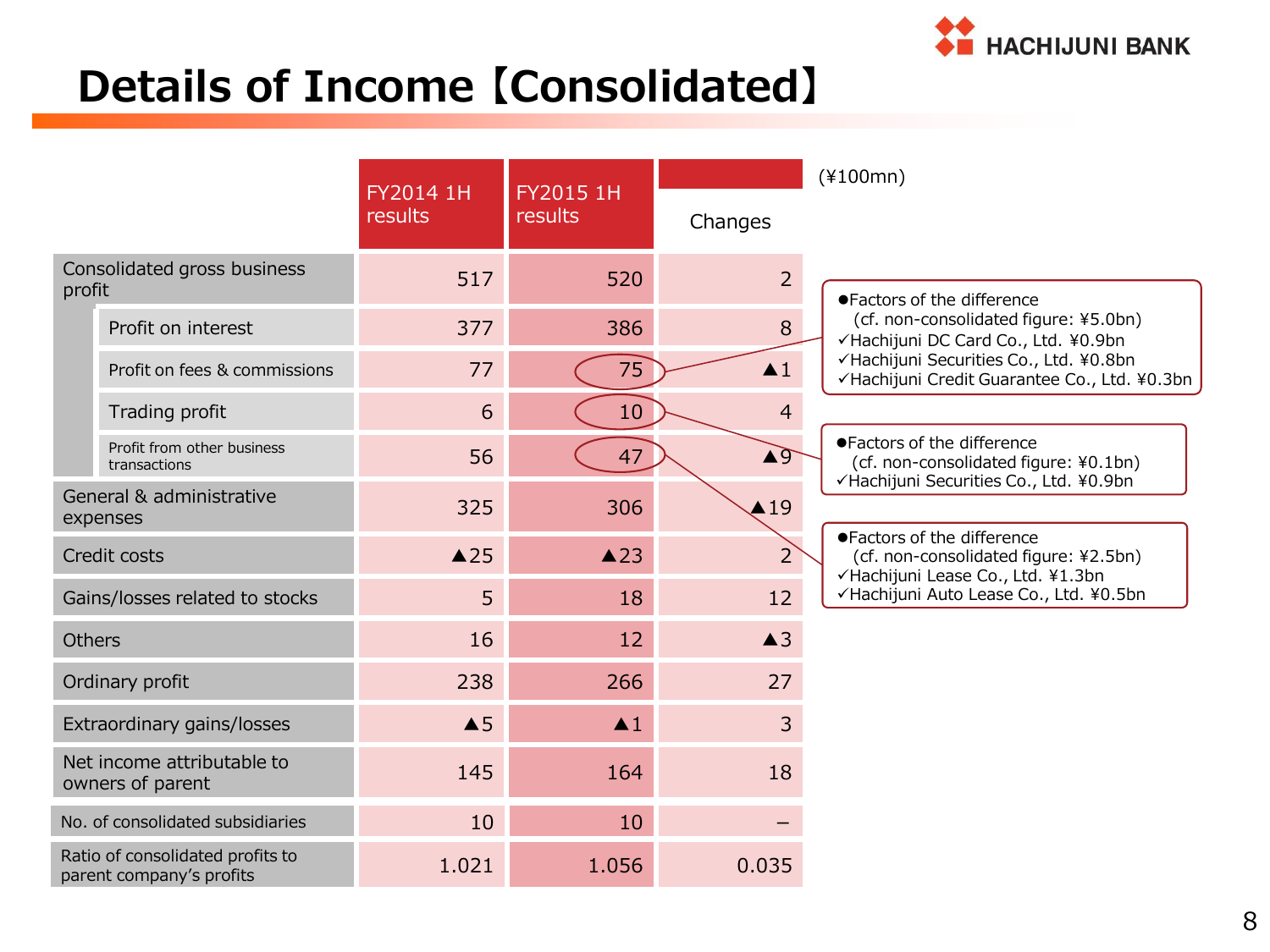

## **Details of Income 【non-consolidated】**

|                            |                         | FY2014<br>1H<br>results                  | FY2014<br>results  | FY2015<br>1H<br>results | From<br>2014 1H          | From<br>projections      | <b>FY2015</b><br>forecast | From<br>FY2014   | $(*100mn)$               |                                                                     |
|----------------------------|-------------------------|------------------------------------------|--------------------|-------------------------|--------------------------|--------------------------|---------------------------|------------------|--------------------------|---------------------------------------------------------------------|
|                            |                         | Gross business profit                    | 462                | 935                     | 462                      | $\triangle$ 0            | 42                        | 877              | $\triangle$ 58           | ●Factors of the difference<br>(cf. FY2014 figure)                   |
|                            |                         | Profit on interest                       | 376                | 765                     | 385                      | 8                        | $\overline{41}$           | 722              | $\sqrt{43}$              | √Interest on loans ▲¥1.2bn<br>√Interest & dividends on securities   |
|                            |                         | Profit on fees & commissions             | 50                 | 105                     | 50                       | $\Omega$                 | $\overline{3}$            | 108              | $\overline{3}$           | $+42.7$ bn                                                          |
|                            | transactions            | Profit from other business               | 33                 | 62                      | 25                       | $\triangle$ 8            | $\overline{0}$            | 43               | $\triangle 19$           | √Funding costs of foreign currency<br>$+40.7$ bn                    |
|                            |                         | Gains/losses related to bonds            | 29                 | 52                      | 22                       | $\triangle 6$            | 3                         | 40               | $\triangle$ 12           | ●Factors of the difference                                          |
|                            | <b>G&amp;A</b> expenses |                                          | 299                | 583                     | 283                      | $\triangle$ 16           | $\triangle 8$             | 567              | $\triangle$ 16           | (cf. FY2014 figure)                                                 |
|                            |                         | Personnel expenses                       | 146                | 291                     | 145                      | $\blacktriangle$ 1       | $\triangle$ 3             | 290              | $\mathbf{M}$             | √Interest on loans ▲¥2.3bn<br>$\checkmark$ Funding costs +¥2.2bn    |
|                            |                         | Non personnel expenses                   | 134                | 261                     | 119 <sup>′</sup>         | $\triangle$ 14           | $\triangle$ 5             | 246 <sub>0</sub> | $\triangle$ 15           |                                                                     |
|                            |                         | Core net business profit                 | 134                | 299                     | 156                      | 22                       | $\overline{46}$           | 270              | $\blacktriangle$ 29      | ●Factors of the difference<br>(cf. projection figures)              |
|                            |                         | Actual net business profit               | 163                | 352                     | 178                      | 15                       | 48                        | 310              | $\triangle$ 42           | √Interest & dividends on securities<br>$+43.6bn$                    |
| loan losses                |                         | Transfer to general reserve for possible |                    |                         |                          |                          |                           |                  |                          |                                                                     |
|                            |                         | Net business profit                      | 163                | 352                     | 178                      | 15                       | 48                        | 310              | $\triangle$ 42           | ●Factors of the difference                                          |
| Tempo<br>rary              |                         | Reversal of allowance for loan losses    | 33                 | 40                      | 25                       | $\triangle$ 8            | 10                        | 51               | 11                       | √Decline in deposit insurance<br>premiums rate                      |
| profit/<br>losses          |                         | Transfer to general reserve              | $\triangle 20$     | $\triangle$ 12          | 32<                      | 52                       | $\qquad \qquad -$         |                  |                          |                                                                     |
|                            |                         | Reversal of specific reserve             | 13                 | 27                      | 57                       | 44                       | $\qquad \qquad -$         |                  | $\overline{\phantom{0}}$ |                                                                     |
|                            |                         | Gains/losses related to stocks           | 5                  | 14                      | 18                       | 12                       | 12                        | 28               | 14                       | ●Factors of the difference<br>√Upgrading credit ranks of large-lot  |
|                            |                         | Disposal of NPL                          | $\overline{2}$     | 3                       | $\mathbf{1}$             | $\triangle$ <sup>0</sup> | $\mathbf 0$               | 3                | $\mathbf{0}$             | borrowers $+42.8$ bn                                                |
|                            |                         | Transfer to specific reserve             |                    |                         | $\qquad \qquad -$        |                          |                           |                  | $\equiv$                 | √Partial change of calculation<br>method of reserve for substandard |
| Ordinary profit            |                         | 211                                      | 412                | 232                     | 20                       | 72                       | 390                       | $\triangle$ 22   | assets $+42.1$ bn        |                                                                     |
| Extraordinary gains/losses |                         | $\blacktriangle$ 1                       | $\blacktriangle$ 2 | $\blacktriangle$ 1      | $\triangle$ <sup>0</sup> |                          |                           | —                |                          |                                                                     |
| Net income                 |                         | 142                                      | 257                | 155                     | 13                       | 45                       | 270                       | 13               |                          |                                                                     |
|                            | Credit costs            |                                          | $\triangle$ 30     | $\triangle$ 37          | $\triangle$ 23           | 7                        | $\triangle$ 10            | $\triangle$ 48   | $\blacktriangle$ 11      |                                                                     |
|                            |                         | Profit/losses related to securities      | 34                 | 67                      | 40                       | 6                        | 15                        | 68               | $\mathbf{1}$             | 9                                                                   |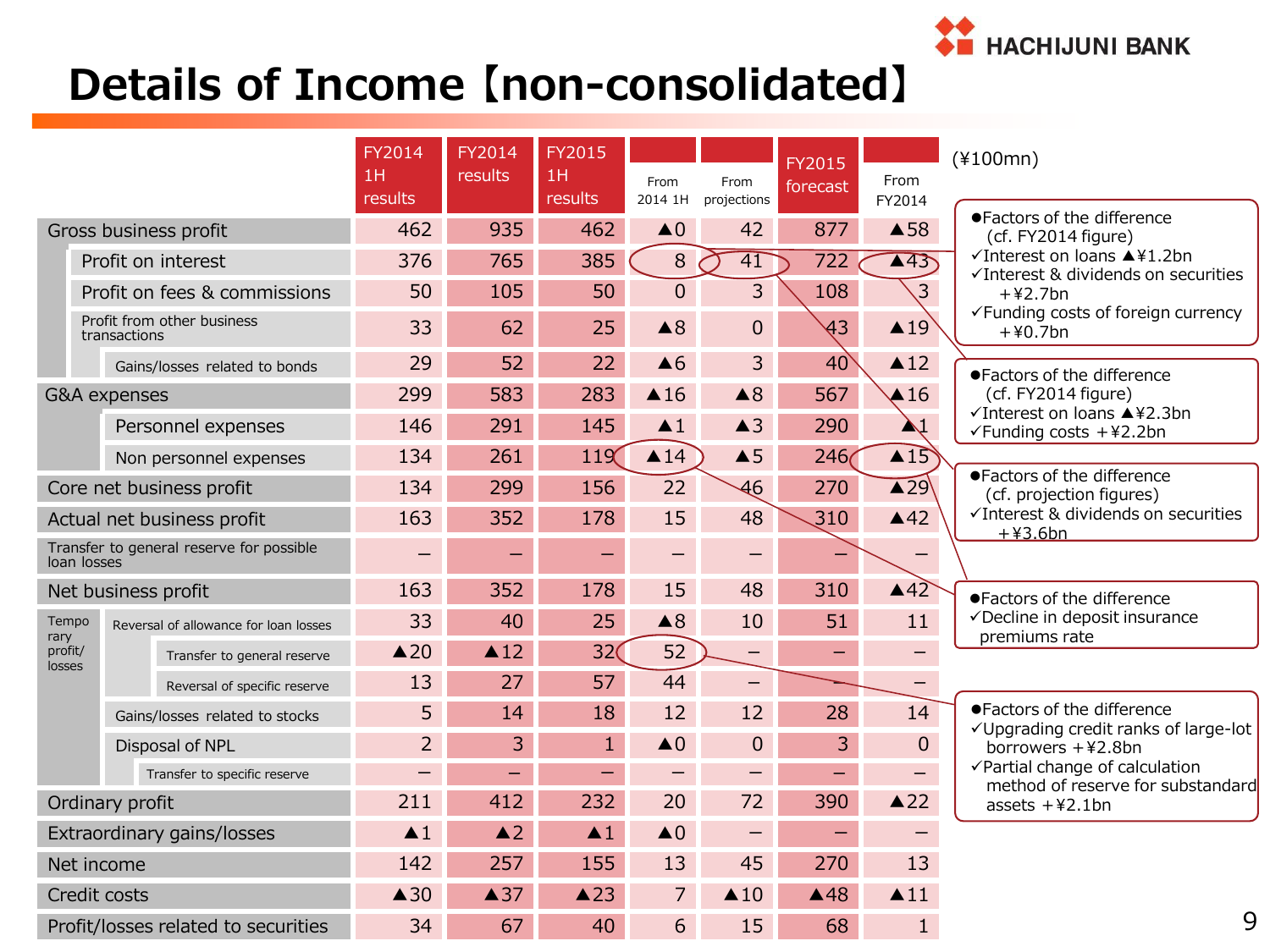

### **Returns to shareholders**

|                                |                                                           |               |                |               | $(*100mn)$                  |
|--------------------------------|-----------------------------------------------------------|---------------|----------------|---------------|-----------------------------|
|                                |                                                           | <b>FY2012</b> | <b>FY2013</b>  | <b>FY2014</b> | <b>FY2015</b><br>(forecast) |
|                                | Annual dividends <sup>1</sup>                             | 50            | 55             | 75            | 65                          |
|                                | Dividend per share (full year)                            | ¥10.0         | ¥11.0          | ¥15.0         | ¥13.0                       |
|                                | Interim dividend                                          | 43.5          | 45.0           | 45.0          | 46.0                        |
|                                | Purchase of own stocks2                                   | 20            | $\overline{0}$ | 30            | 30                          |
| $\circled{2}$                  | Shareholder returns $\textcircled{3} = \textcircled{1}$ + | 70            | 55             | 105           | 95                          |
|                                | Net income <sup>4</sup>                                   | 205           | 247            | 257           | 270                         |
|                                | Payout ratio $\textcircled{1} \div \textcircled{4}$       | 24.6%         | 22.5%          | 29.2%         | 24.0%                       |
| $\circled{3} \div \circled{4}$ | Ratio of shareholder returns                              | 34.4%         | 22.6%          | 40.9%         | 35.1%                       |

【New dividend policy】

Setting the lower limit of dividend per share to ¥5.0 a year, the Bank will positively provide returns to shareholders by stable dividend and purchase of own stocks.

● 30<sup>th</sup> Long-Term Management Plan Management Targets for the end of FY2017 Ratio of shareholder returns: 40%

<Former dividend policy>: Distribution ratio will be approximately 20% against net income of ¥20bn or lower. And if net income exceeds ¥20bn, add 30% of a portion of net income in excess of ¥20bn. (Lower limit of dividend per share: ¥5.0 a year)

【FY2014 dividend】 The Bank added ¥3.0 to the basic dividend calculated by the former dividend policy because net income was significantly higher than the 29<sup>th</sup> LTMP' target of ¥20bn and it has exceeded ¥20bn for three consecutive financial years.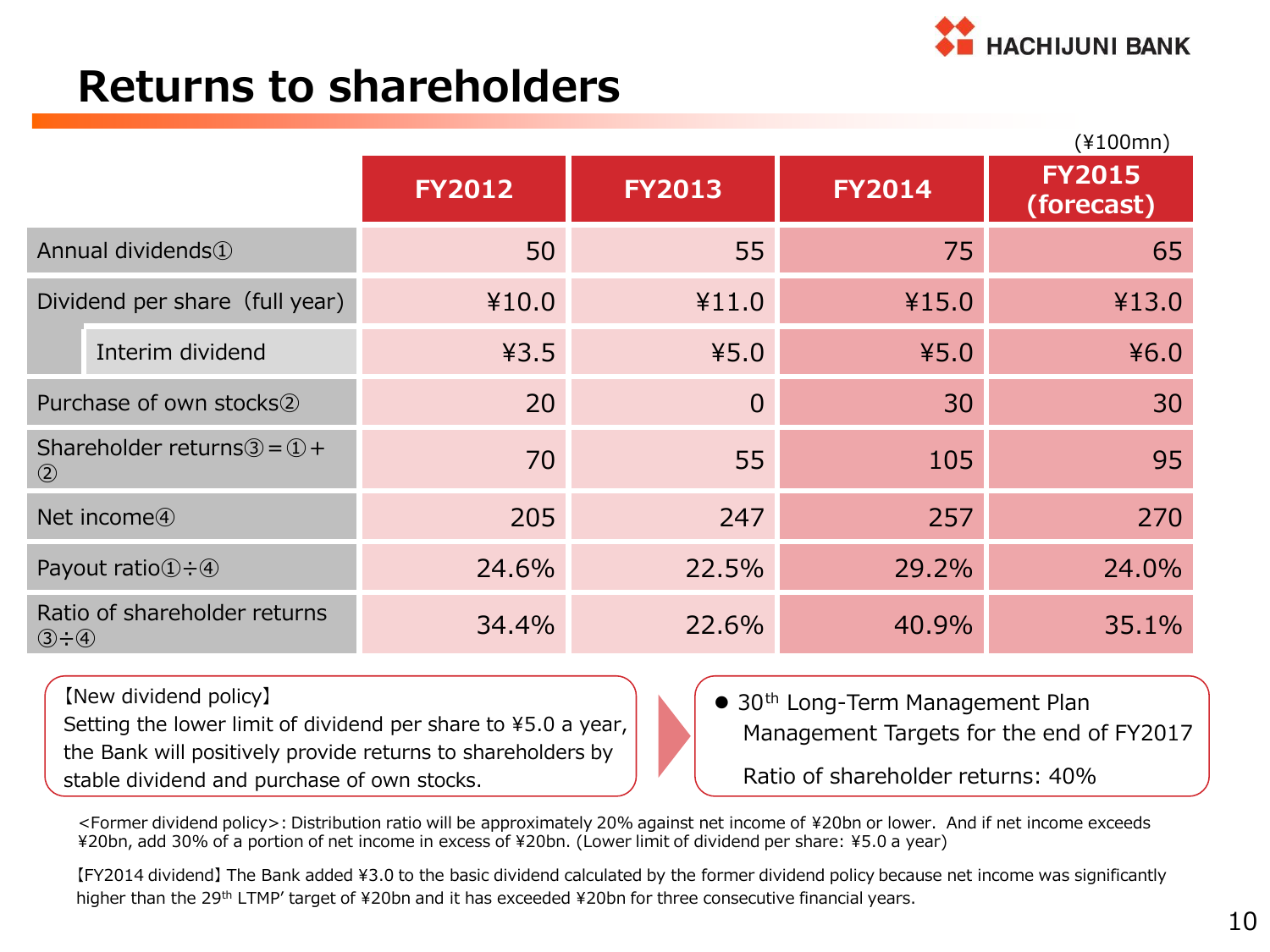

|                | Outline of the 1 <sup>st</sup> Half of FY2015 Financial Results<br>and FY2015 Full Year Forecasts |
|----------------|---------------------------------------------------------------------------------------------------|
| $\overline{2}$ | Correspondence to Corporate Governance Code                                                       |
| 3              | The 30 <sup>th</sup> Long-Term Management Plan                                                    |
|                | <b>Main Financial Figures</b>                                                                     |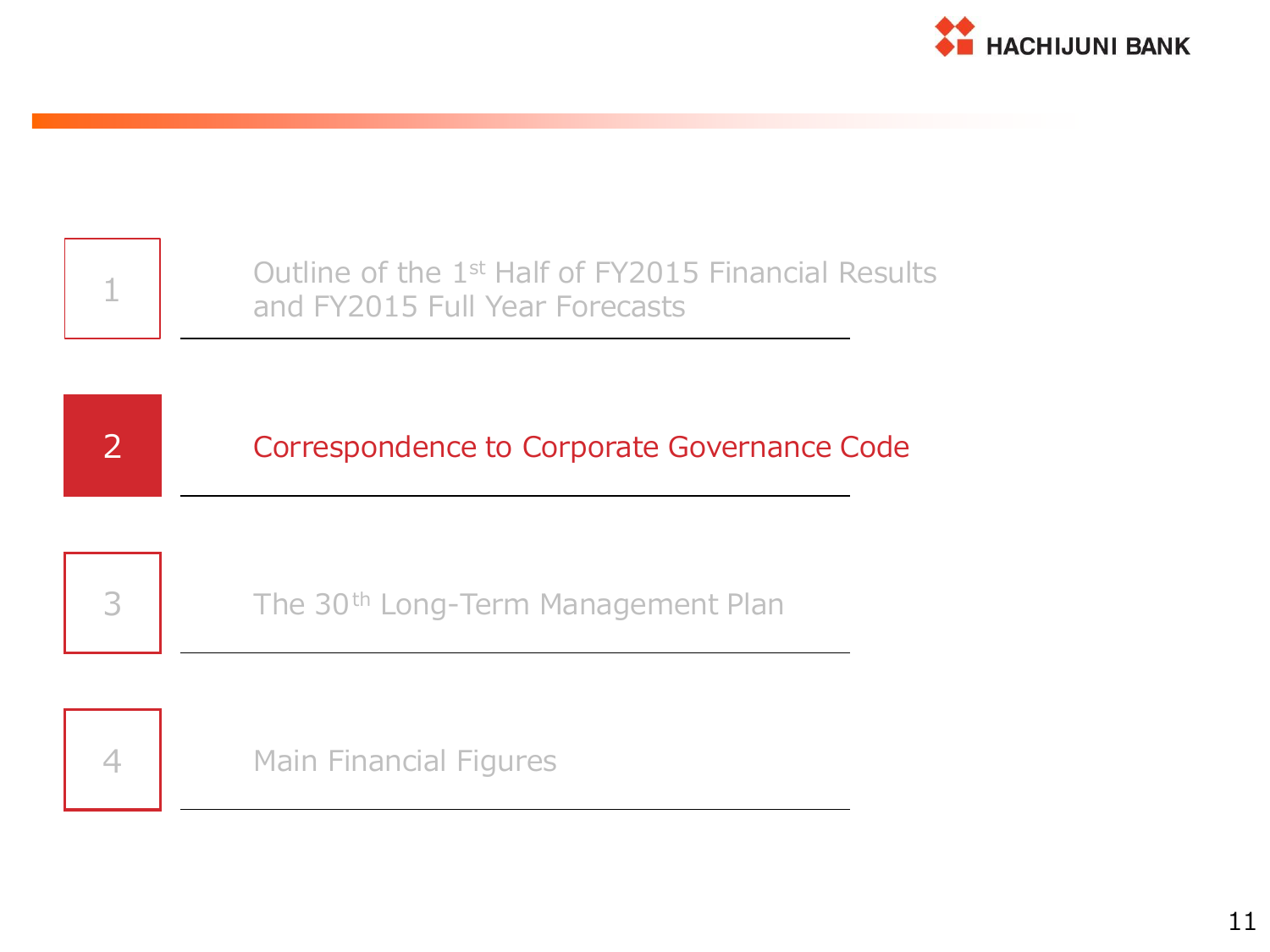### **Correspondence to Corporate Governance Code①**

#### **Reasons for non-compliance with the principles of the Corporate Governance Code**

#### **Principle 4-8**

With respect to the Board of Directors, it is necessary to secure members who are familiar with the Bank's businesses and problems in order to achieve its roles and duties effectively, while it is important to secure diversity of knowledge, experience, and ability of members. From such a point of view, the Bank hopes to appoint several independent outside directors at the Board of Directors.

 But the Bank is yet to provide adequate systems for keeping several outside members at the Board of Directors because the securing of the effective person, other than internal members, who can judge appropriately many management matters such as risk taking or risk management inherent to the financial institution as well as various commitments for regional community as a local financial institution is not necessarily easy. The Bank will strive continuously to secure the most suitable talented persons for appointing independent outside directors.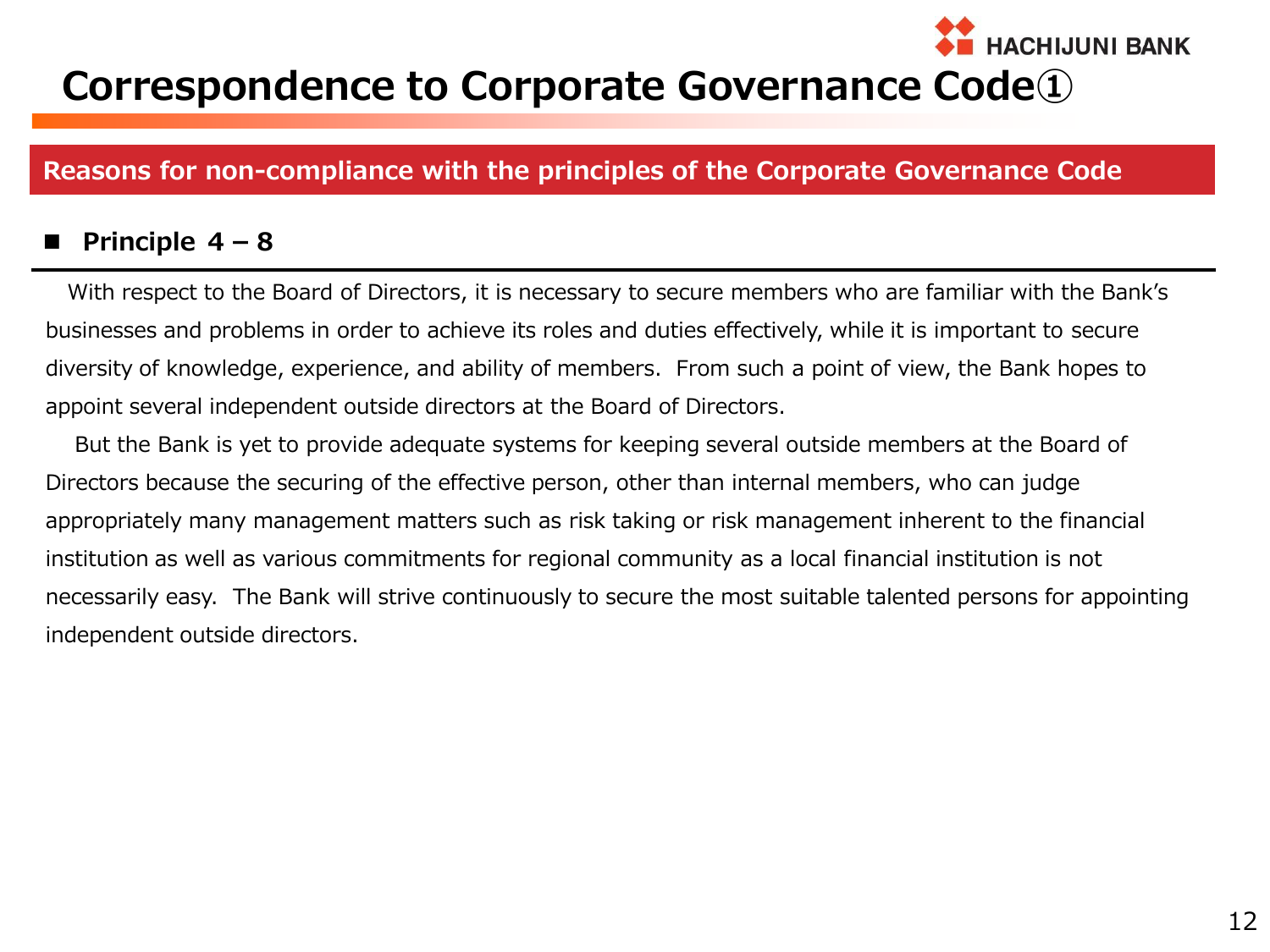### **Correspondence to Corporate Governance Code ②**

#### **Policy on cross-shareholdings (principle 1-4)**

#### **Policy on cross-shareholdings**

The Bank shall hold shares of other companies as cross-shareholdings when it deems it contributes to increasing corporate value of both the issuing companies and the Bank in the light of strengthening of long-term business strategies and strategic relations of the Bank in addition to the growth of the companies and the development of regional economy. The Board of Directors annually examines the economic rationale and future outlook from the mid to long-term perspective of cross-shareholdings.

#### **Standard of the exercise of voting rights of cross-shareholdings**

Concerning the exercise of voting rights on cross-shareholdings, the Bank will check whether the proposal will contribute to increasing the share value of the issuing company in the medium- to long-term. Based on comprehensive consideration of such matters and details of the proposal, the Bank will decide whether to approve or reject the proposal. As for important proposals, the Bank will report the voting results to the Board of Directors.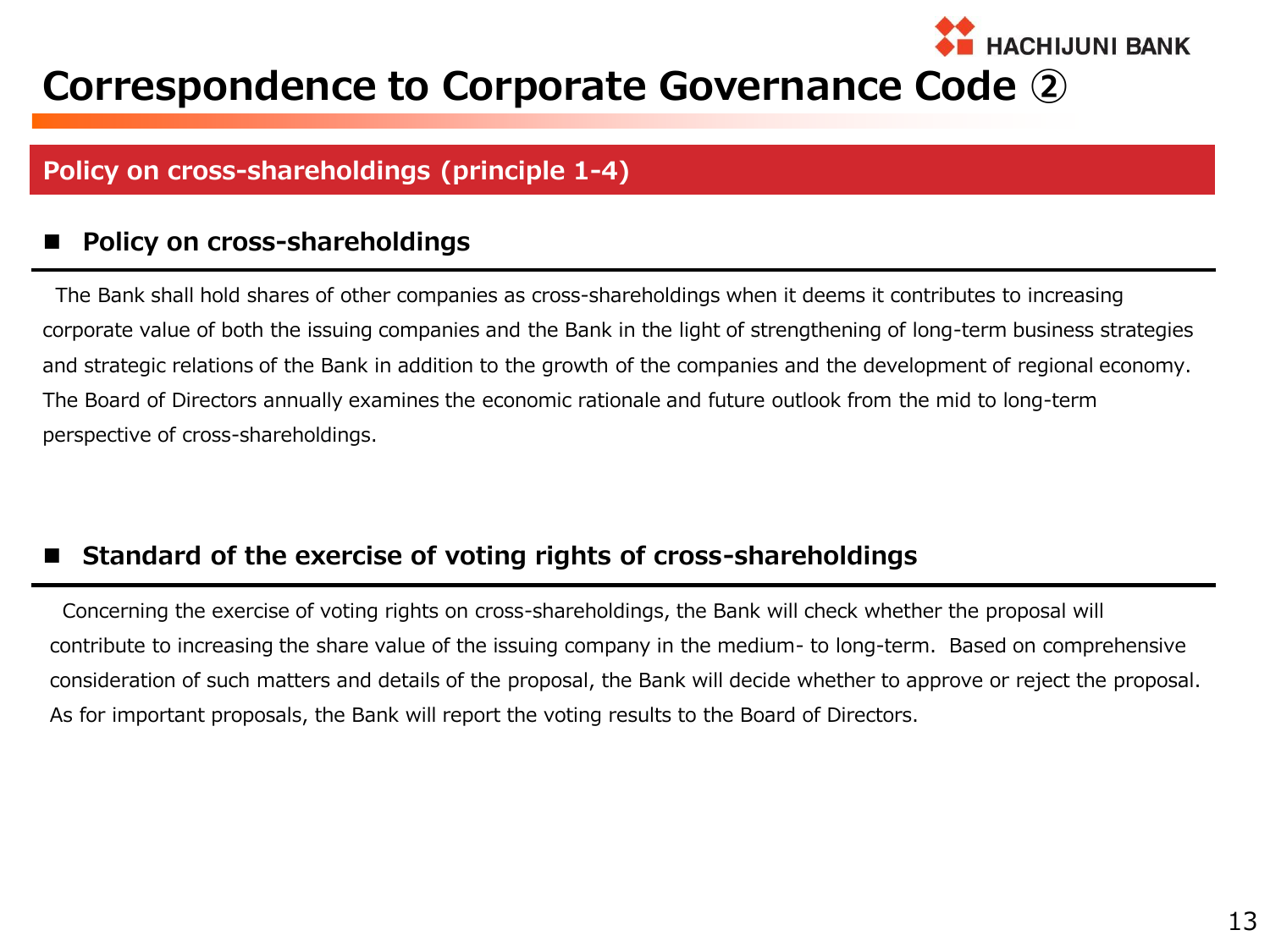

|   | Outline of the 1 <sup>st</sup> Half of FY2015 Financial Results<br>and FY2015 Full Year Forecasts |
|---|---------------------------------------------------------------------------------------------------|
|   |                                                                                                   |
|   | Correspondence to Corporate Governance Code                                                       |
|   |                                                                                                   |
|   |                                                                                                   |
| 3 | The 30 <sup>th</sup> Long-Term Management Plan                                                    |
|   |                                                                                                   |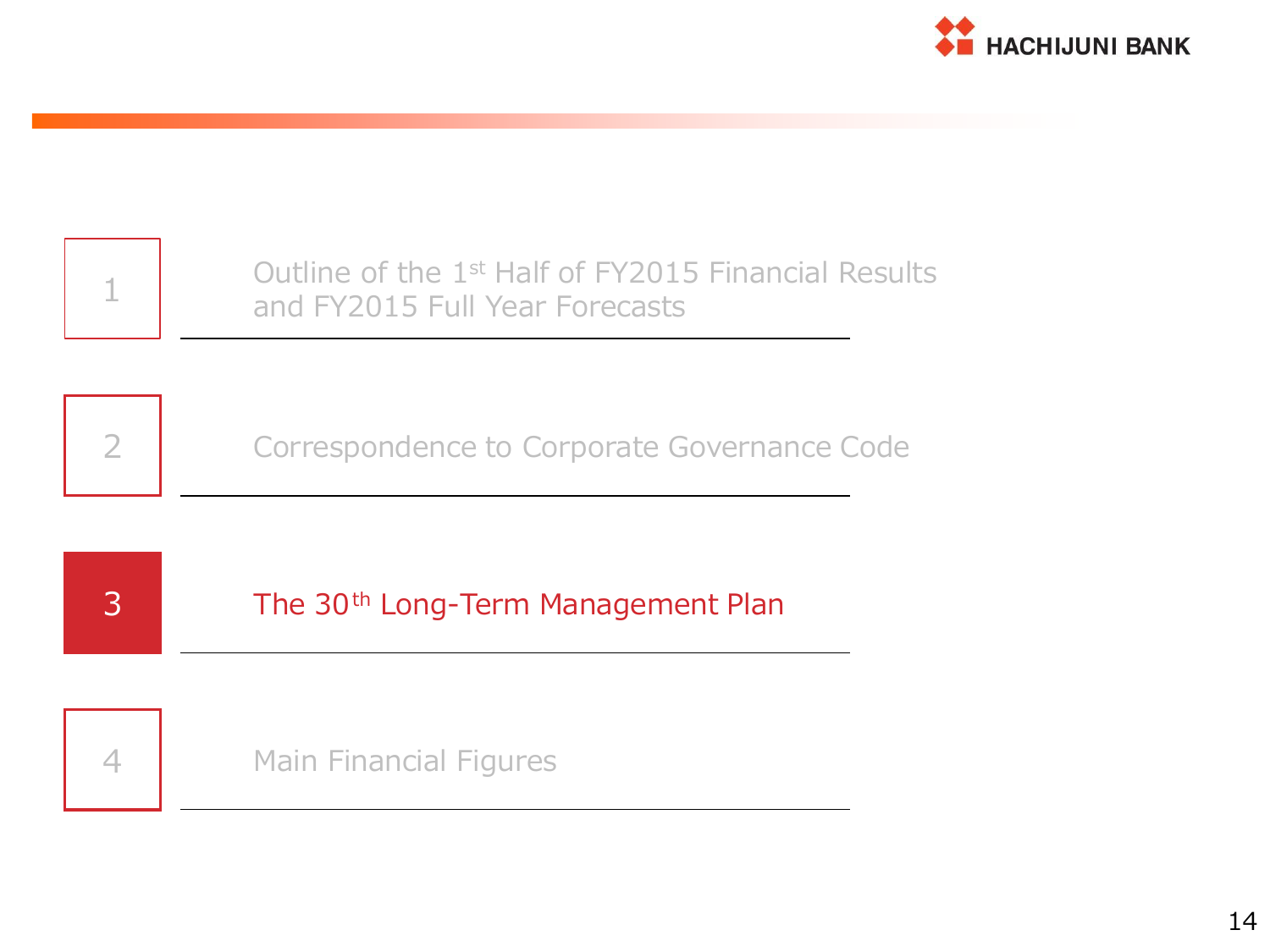## **Progress in the 30th Long-Term Management Plan ①**

### **Long-Term Management Guideline**

**ROE:5% or higher**

This guideline is applied regardless of each long-term management plan so as to achieve it over the long term.

#### ■ The change in ROE



Note: Based on Annual Securities Report

#### **Management Targets for the end of FY2017**

- **Net income for current term: ¥20.0bn**
- $\sqrt{}$  FY2015 1H  $\frac{1}{2}$  +15.5bn
- $\checkmark$  FY2015 forecast  $\checkmark$  ¥27.0bn
- **Ratio of consolidated profits to parent company's profits (net income basis): 1.2 times**
- FY2015 1H 1.056 times
- $\checkmark$  FY2015 forecast 1.055 times
- **Ratio of return to shareholders: 40%**
- $\checkmark$  FY2015 forecast 35.1%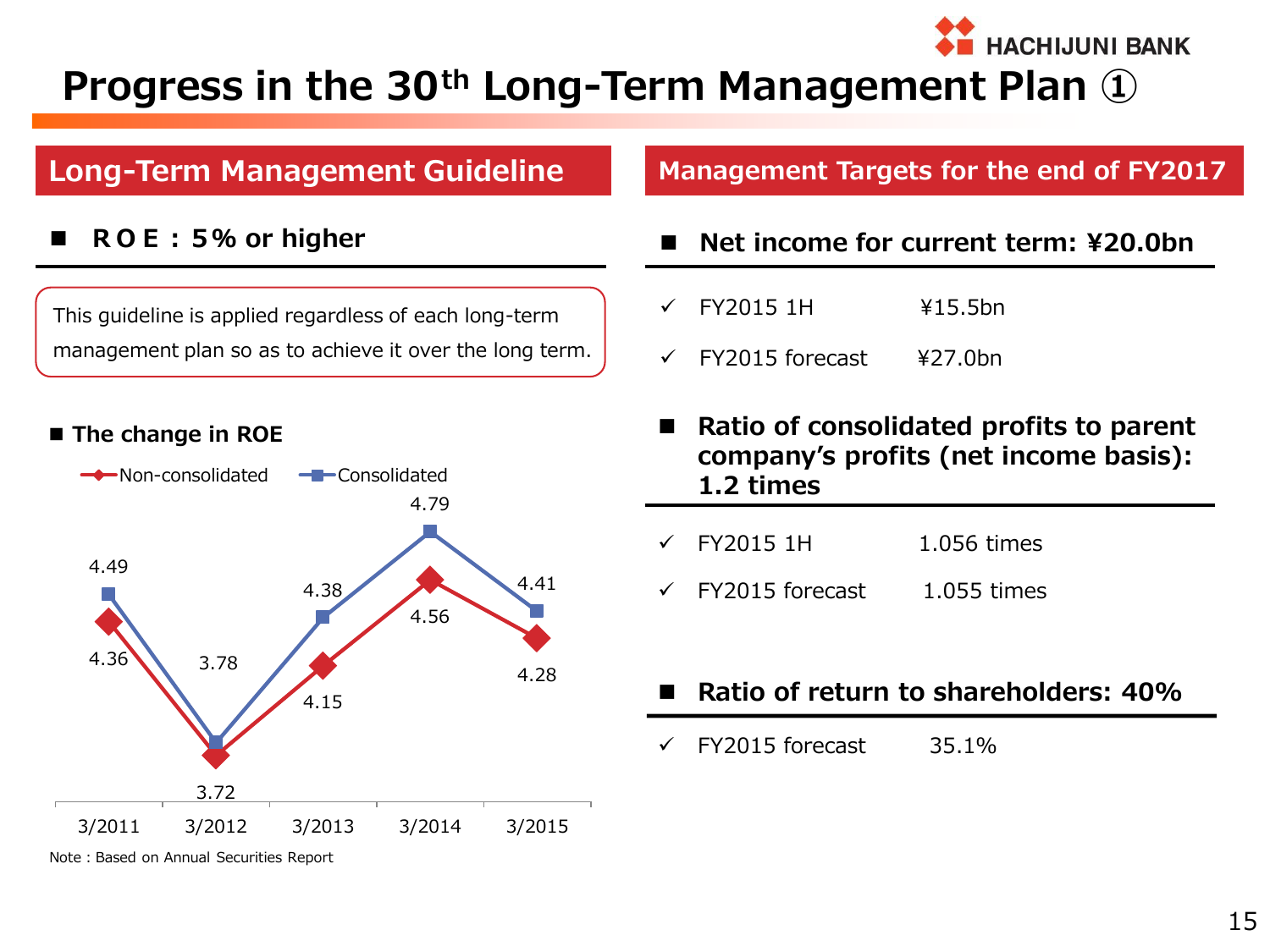### **Progress in the 30th Long-Term Management Plan②**

### **Theme① Creating Regional Vitality**

#### **Support for startups**



#### **Support for attracting enterprises to Nagano**

New plant and research institute projects



#### **Efforts by the Bank**

- Strengthening the Bank's function for entrepreneur
- **Products Startups support loan: "takeoff"**
- **Promotion Reinforcement of promotion for startups support by CM**
- **Consultation functions ・Holding the "Shinshu venture contest" ・Holding "startups seminars" by cooperating**
	- **with municipalities**

**・Commitment to "startups support project" planned by municipalities**

**HACHIJUNI BANK** 

【For reference】 The number of guarantees by Nagano Credit Guarantee Corporation for municipalities' startups support loans



Sources: Nagano Prefecture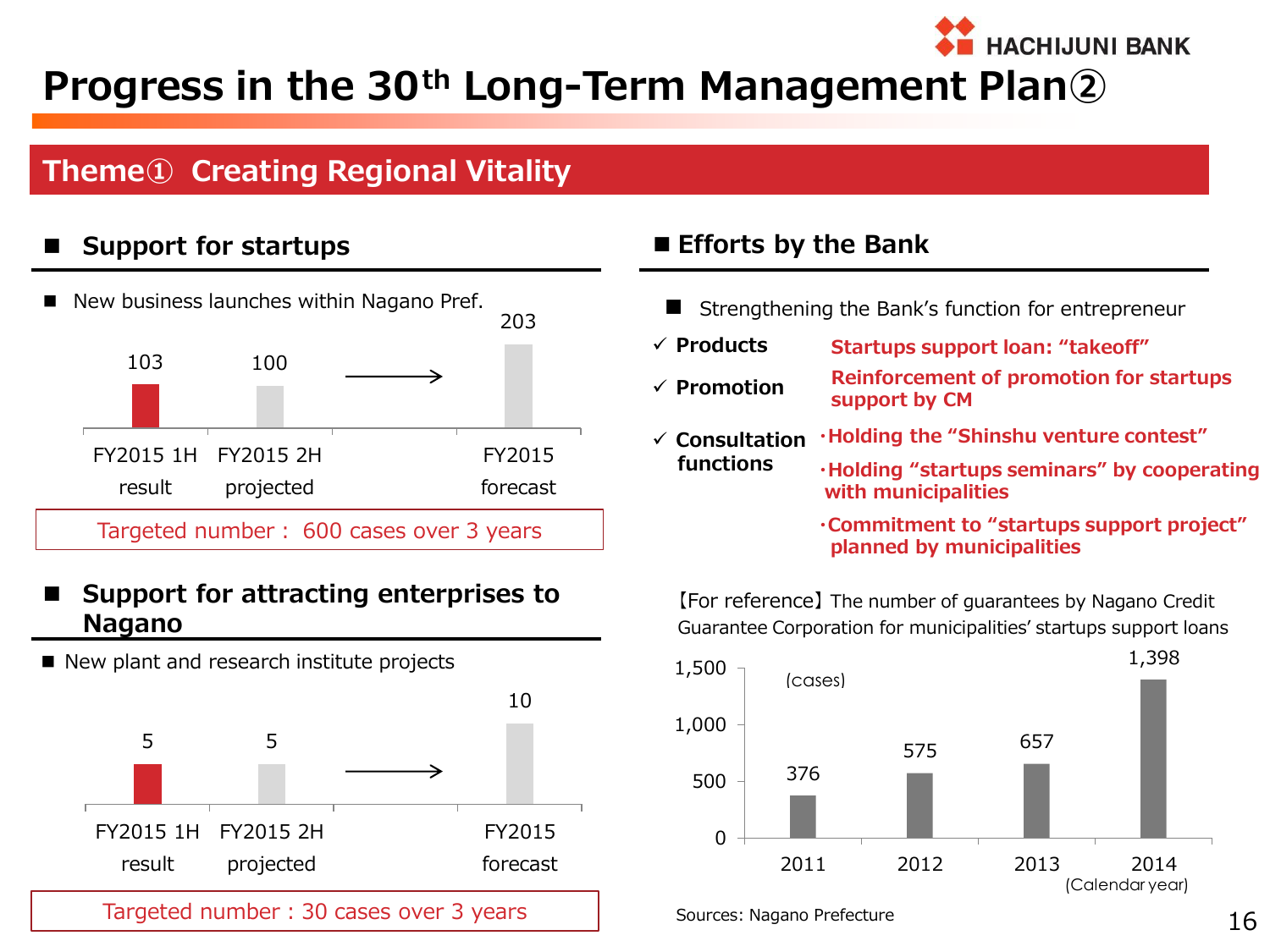### **Progress in the 30th Long-Term Management Plan ③**

### **Theme① Creating Regional Vitality**

 **Support for nurturing next-generation and growth industries Efforts by the Bank**



Growth-related loans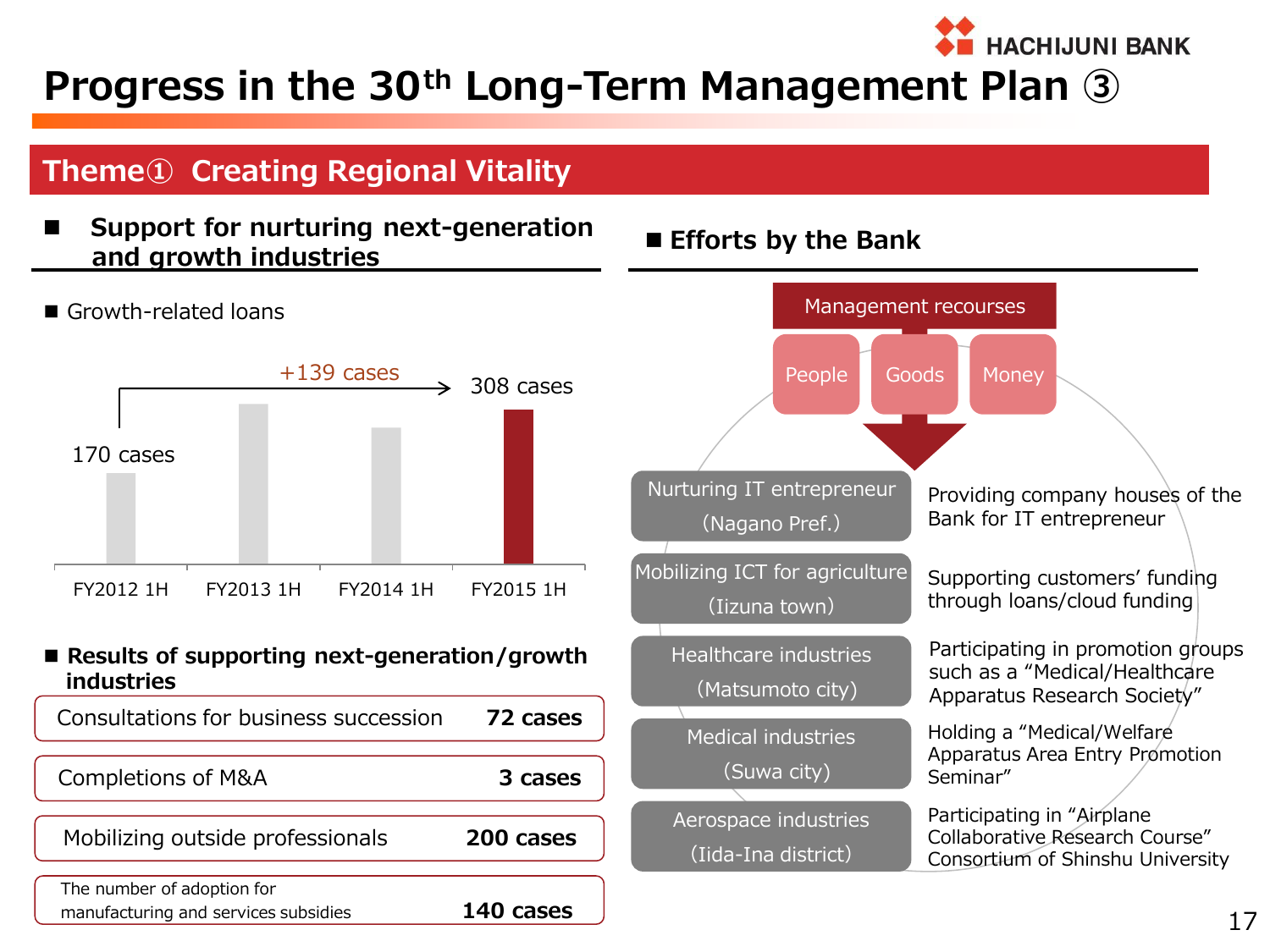## **Progress in the 30th Long-Term Management Plan ④**

### **Theme① Creating Regional Vitality**

- **Contributions to town planning and human resources development**
- Main efforts towards "town planning and human resources development"
- $\checkmark$  Horizontal revival of sightseeing spots by the tourism funds (Yamanouchi town)
- $\checkmark$  Hometown investment through cloud funding (Kiso town)
- $\checkmark$  Co-holding migration seminars with local governments (Obuse town)
- Support for the formulation/implementation of "Regional Comprehensive Strategies"
- $\checkmark$  Created a regional revitalization project team
- The number of municipalities that planned "Regional Comprehensive Strategies"



#### **Support for promoting migration and personnel exchanges**

Reinforcement consultation functions for migration

**HACHIJUNI BANK** 



**Promotion for migration by use of "Ginza NAGANO"** 

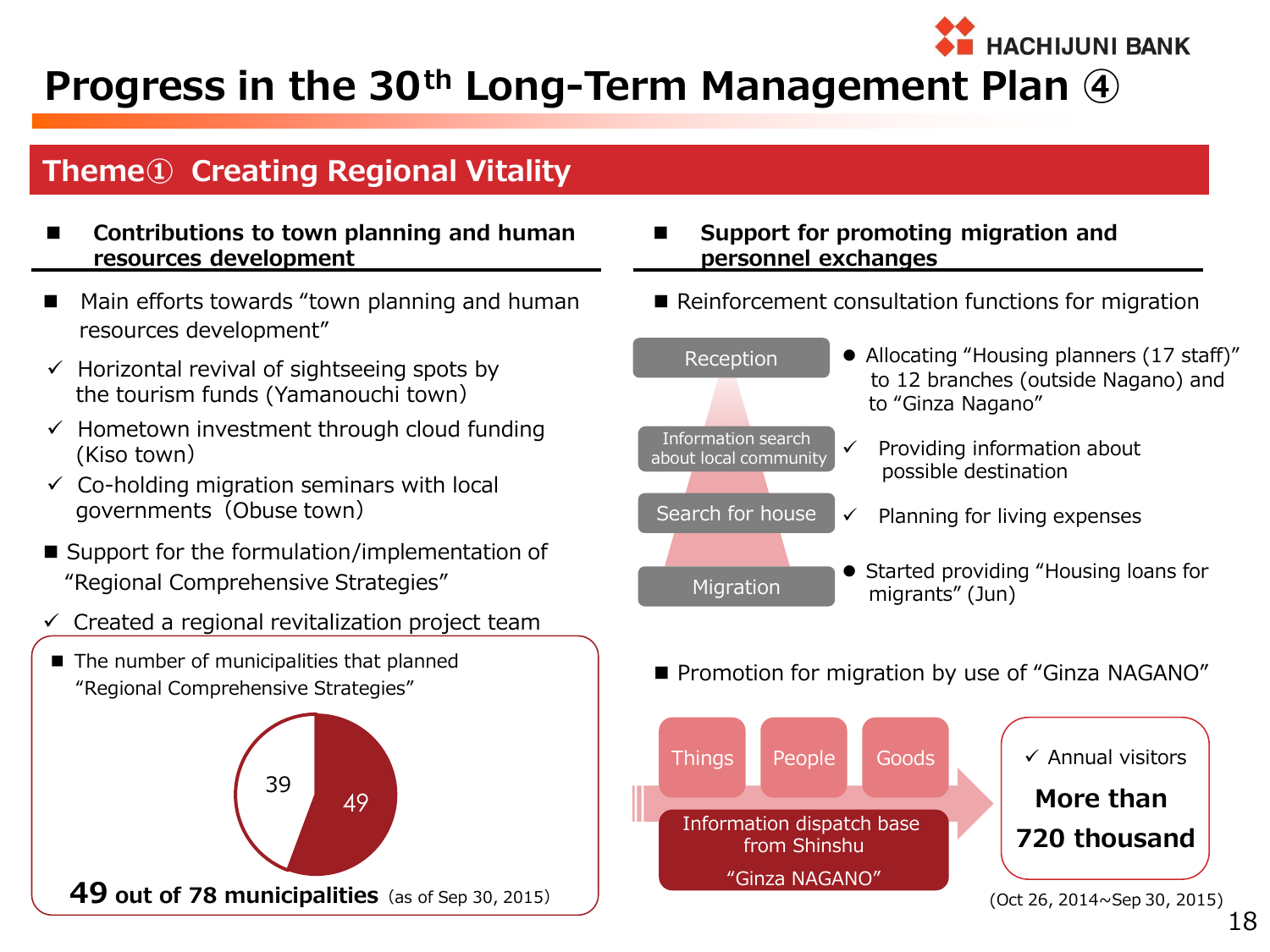## **Progress in the 30th Long-Term Management Plan ⑤**

### **Theme② Developing Customer Convenience**

#### **Strengthening of customer contact points**

- Reinforcement of non face-to-face channel
- $\checkmark$  Internet/smartphone
	- $\triangleright$  Renewal of homepage (Apr)
	- $\triangleright$  Upgrading internet banking functions (scheduled in 2016)
	- Considering loans completed by internet procedure (scheduled in 2016)
- $\times$  ATM
	- $\triangleright$  Started ATM card loan (May)
- $\checkmark$  At branches

**Paper-less**

> Introduction of robot "Pepper" (Nov)

#### **Enhancement of responsiveness to customers**

**Process-less**

**(Seal-less)**

- Next version of office' terminal system (scheduled in 2016 1H)
- < Business operation not to keep customers waiting >



### **Theme② Enhancing Corporate Strength**

**HACHIJUNI BANK** 

#### **Diversification of profit sources**

- Strengthening of asset management business, including that of Group companies
- $\checkmark$  Increase of dispatching staff to Hachijuni Securities Co., Ltd. (added 6 staff in Nov, total 12 staff)
- $\checkmark$  Expansion of investment-type products lineups (Nov)
	- $\triangleright$  Wrap-typed investment trusts (1 product)
	- Investment trusts for exclusive use of internet banking (2 products)
	- Single-payment whole life variable insurance (1 product)

FY2015 1H Profit on investment-type products (group total) **¥3.69bn** Total amount in The number of investment trusts **53** The number of life insurances **35**

#### **Promoting acceleration and efficiency of group management**

**Manual-less** Hachijuni Credit Guarantee Co., Ltd. became a wholly owned subsidiary company (Oct)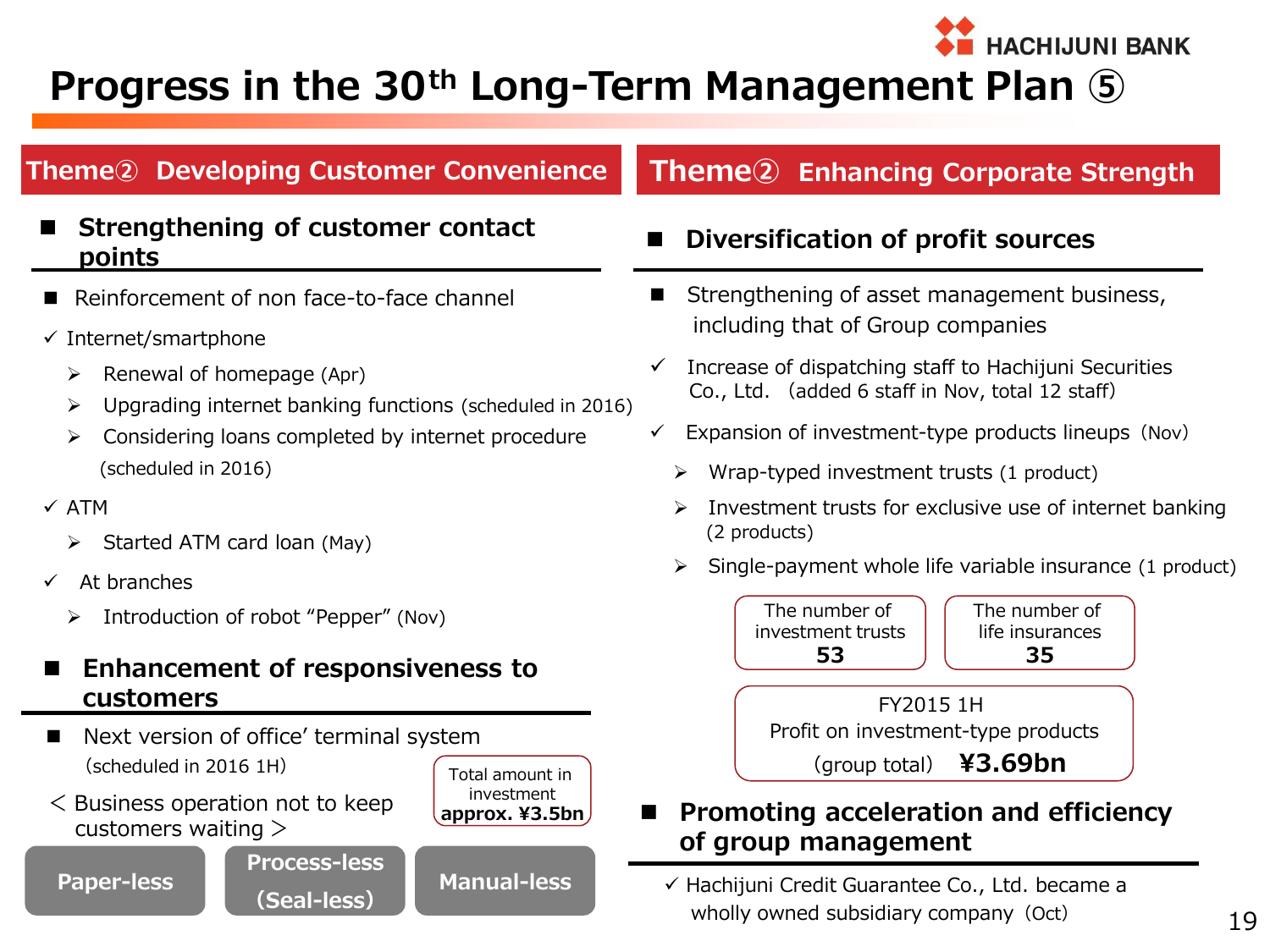

|   | Outline of the 1 <sup>st</sup> Half of FY2015 Financial Results<br>and FY2015 Full Year Forecasts |
|---|---------------------------------------------------------------------------------------------------|
|   |                                                                                                   |
| 2 | Correspondence to Corporate Governance Code                                                       |
|   |                                                                                                   |
| 3 | The 30 <sup>th</sup> Long-Term Management Plan                                                    |
|   |                                                                                                   |
|   | <b>Main Financial Figures</b>                                                                     |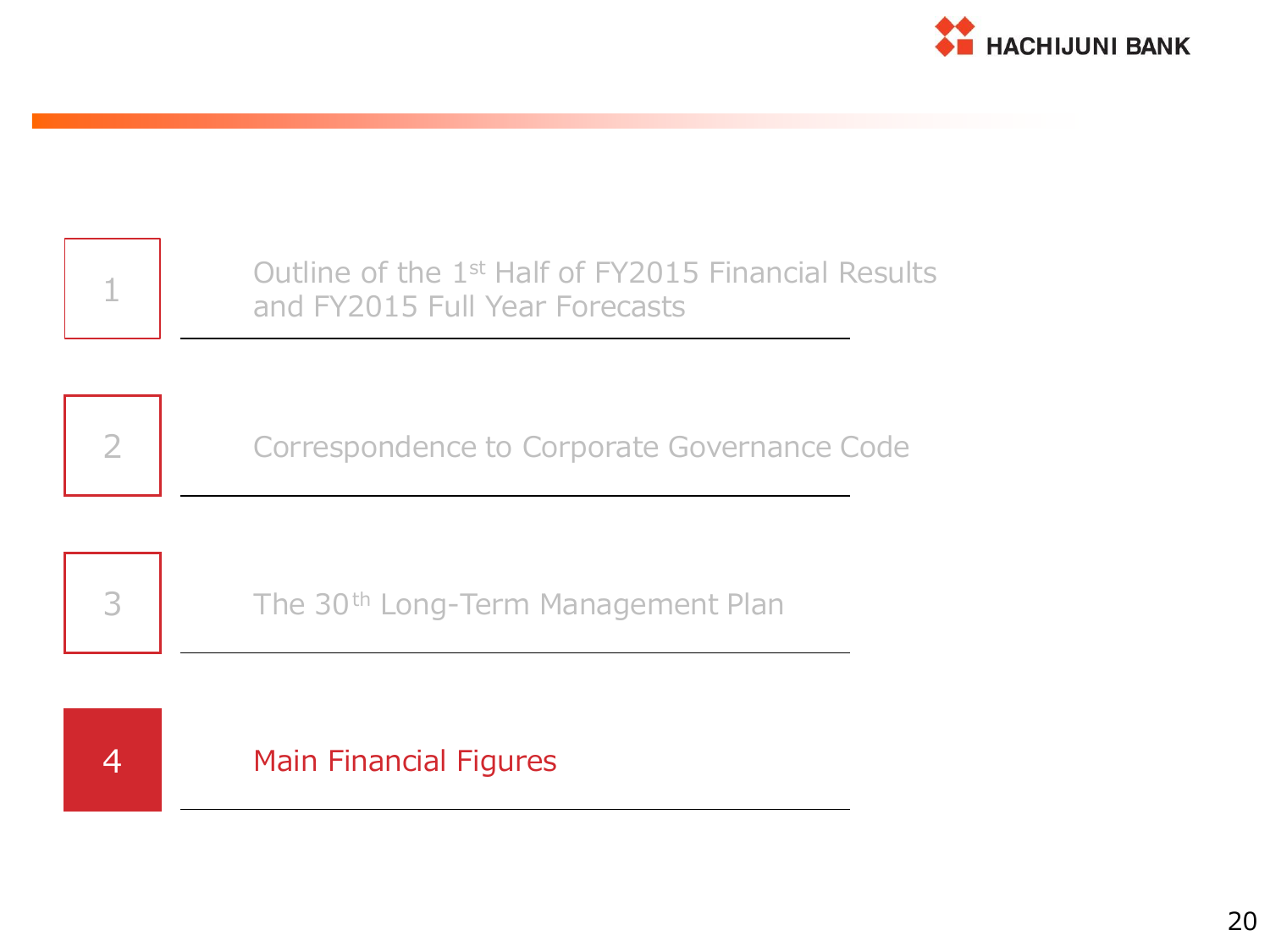

## **Major Accounts (Loans/Deposits/Securities)**

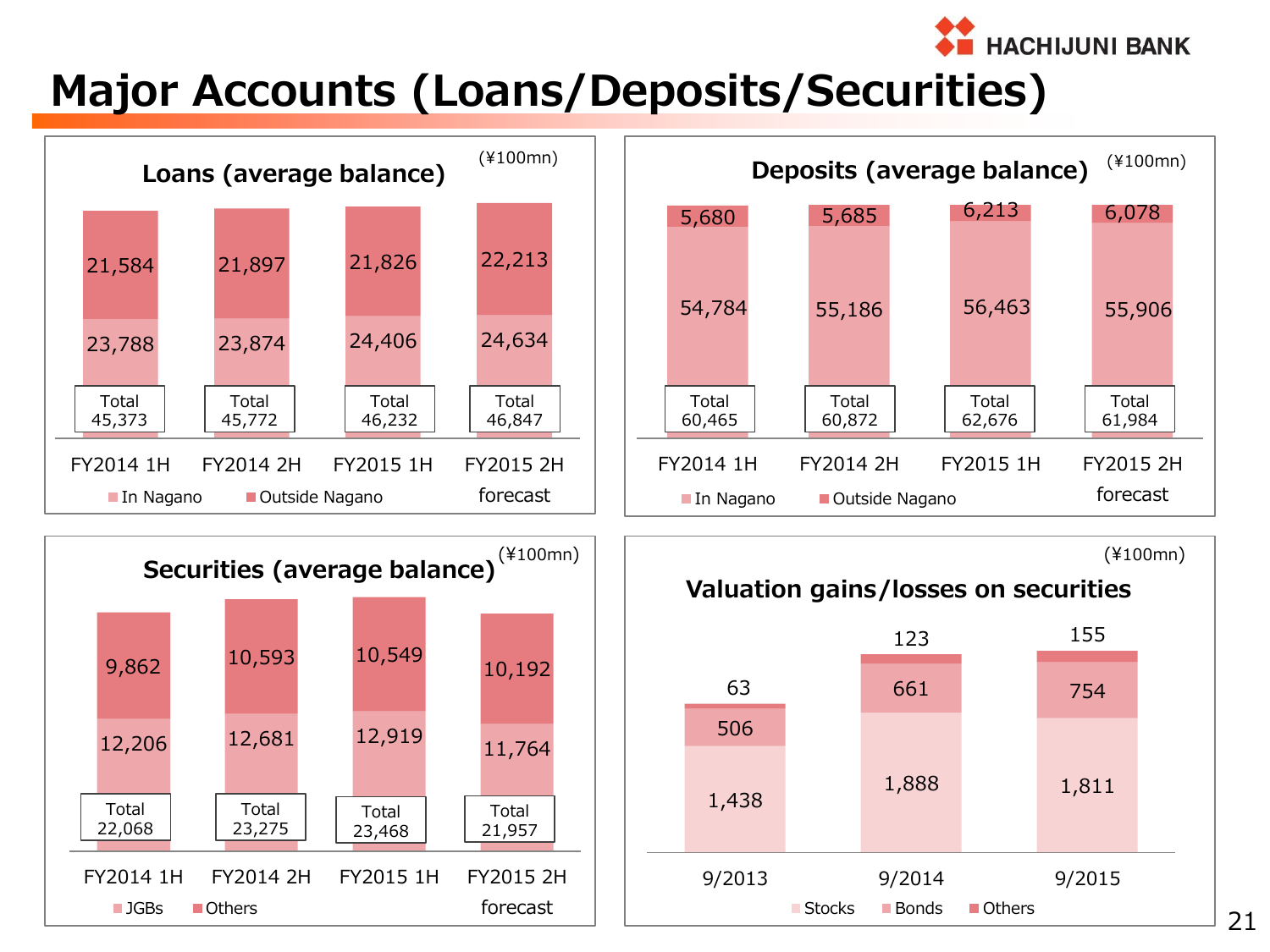

## **Yield, Interest Margin**

#### **Yield and Margin (all offices)**

|                 | <b>FY2011</b> |                     | FY2012 |                     | <b>FY2013</b> |              | <b>FY2014</b> |              | <b>FY2015</b> |                          |                       |
|-----------------|---------------|---------------------|--------|---------------------|---------------|--------------|---------------|--------------|---------------|--------------------------|-----------------------|
|                 | 1H            | <b>Full</b><br>year | 1H     | <b>Full</b><br>year | 1H            | Full<br>year | 1H            | Full<br>year | 1H            | Full<br>year<br>forecast | From<br><b>FY2014</b> |
| Yield           | 1.48          | 1.47                | 1.39   | 1.37                | 1.32          | 1.31         | 1.18          | 1.19         | 1.15          | 1.14                     | $\triangle$ 0.05      |
| Funding costs   | 0.14          | 0.14                | 0.12   | 0.13                | 0.14          | 0.13         | 0.13          | 0.14         | 0.15          | 0.16                     | $+0.02$               |
| Interest margin | 1.33          | 1.33                | 1.26   | 1.24                | 1.18          | 1.18         | 1.04          | 1.05         | 1.00          | 0.98                     | ▲0.07                 |

• Rise of funding costs of foreign currencies

#### **Yield and Margin (domestic)**

|                     | FY2011 |              | FY2012 |                     | <b>FY2013</b> |              | FY2014 |              | <b>FY2015</b> |                          |                       |
|---------------------|--------|--------------|--------|---------------------|---------------|--------------|--------|--------------|---------------|--------------------------|-----------------------|
|                     | 1H     | Full<br>year | 1H     | <b>Full</b><br>year | 1H            | Full<br>year | 1H     | Full<br>year | 1H            | Full<br>year<br>forecast | From<br>FY2014        |
| Yield on loans      | 1.54   | 1.53         | 1.44   | 1.42                | 1.33          | 1.30         | 1.22   | 1.21         | 1.14          | 1.13                     | $\blacktriangle 0.08$ |
| Yield on securities | 1.36   | 1.34         | 1.30   | 1.27                | 1.31          | 1.38         | 1.28   | 1.21         | 1.39          | 1.29                     | $+0.08$               |
| Funding costs       | 0.13   | 0.12         | 0.11   | 0.11                | 0.12          | 0.12         | 0.11   | 0.11         | 0.11          | 0.11                     | 0.00                  |
| Yield on deposits   | 0.06   | 0.05         | 0.04   | 0.04                | 0.04          | 0.03         | 0.03   | 0.03         | 0.03          | 0.03                     | 0.00                  |
| Interest margin     | 1.32   | 1.32         | 1.24   | 1.21                | 1.15          | 1.12         | 1.02   | 1.00         | 0.97          | 0.96                     | $\triangle$ 0.04      |

 $(9/6)$ 

 $(9/6)$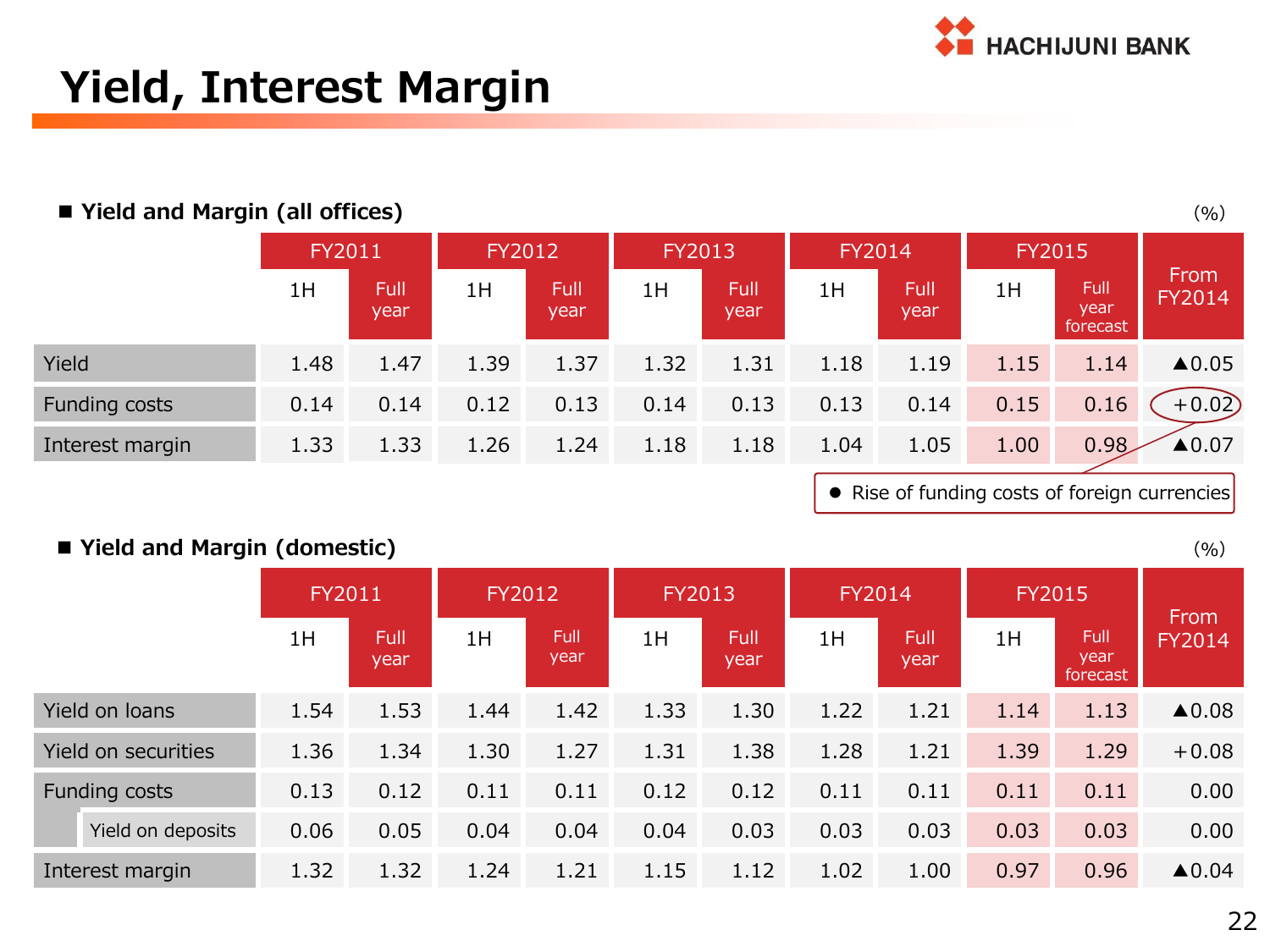**THACHIJUNI BANK** 

Total 2,213 2,742 2,480 3,125

## **Main figures in Corporate and Personal Banking**

| ■ Business Ioans                         |                                                                   |                                               |              | (Half-year average balance: ¥100mn) |                                 | <b>Personal loans</b>                  |              |              | (Outstanding balance: ¥100mn) |                                 |
|------------------------------------------|-------------------------------------------------------------------|-----------------------------------------------|--------------|-------------------------------------|---------------------------------|----------------------------------------|--------------|--------------|-------------------------------|---------------------------------|
|                                          |                                                                   | FY2014<br>1H                                  | FY2014<br>2H | FY2015<br>1H                        | <b>FY2015</b><br>2H<br>forecast |                                        | FY2014<br>1H | FY2014<br>2H | FY2015<br>1H                  | <b>FY2015</b><br>2H<br>forecast |
|                                          | Neighboring Nagano                                                | 11,063                                        | 11,099       | 10,959                              | 11,143                          | Consumer loans                         | 10,707       | 10,866       | 10,972                        | 11,130                          |
|                                          | (Nagano, Niigata and Gifu)<br>For SMEs                            | 8,528                                         | 8,702        | 8,590                               |                                 | Housing related                        | 9,950        | 10,117       | 10,216                        | 10,373                          |
|                                          | Outside Nagano                                                    |                                               |              |                                     |                                 | ■ Investment type products             |              |              | (Outstanding balance: ¥100mn) |                                 |
|                                          | (Tokyo, Saitama, Gunma, Aichi<br>and Osaka)                       | 17,788                                        | 18,048       | 17,944                              | 18,286                          | Public bonds                           | 1,900        | 1,552        | 1,272                         | 1,155                           |
|                                          | Loans guaranteed by CGC                                           | 2,937                                         | 2,906        | 2,879                               |                                 | (new increase %)                       | (124)        | (87)         | (61)                          | (90)                            |
|                                          | (outstanding balance) »                                           |                                               |              |                                     |                                 | Investment trusts                      | 1,743        | 1,855        | 1,712                         | 2,005                           |
| <b>XCGC: Credit Guaranty Corporation</b> |                                                                   |                                               |              |                                     |                                 | (new increase)                         | (276)        | (359)        | (315)                         | (594)                           |
|                                          | ■ Profit on fees and commissions                                  |                                               |              |                                     | $(*mn)$                         | Foreign currency deposits              | 239          | 196          | 168                           | 192                             |
|                                          | Derivatives                                                       | 116                                           | 111          | 110                                 | 110                             | Life insurance (market<br>price basis) | 3,213        | 3,295        | 3,285                         | 3,595                           |
|                                          | Syndicated loans, private<br>placement bonds, factoring           | 480                                           | 553          | 389                                 | 614                             | (new increase)                         | (272)        | (229)        | (212)                         | (327)                           |
|                                          | M&A, business matching etc.                                       | 253                                           | 322          | 315                                 | 279                             | FIIS <sup>X</sup>                      | 301          | 266          | 290                           | 346                             |
| <b>Total</b>                             |                                                                   | 850                                           | 987          | 814                                 | 1,004                           | (new increase)                         | (71)         | (177)        | (162)                         | (145)                           |
|                                          | $\blacksquare$ 401K plan                                          |                                               |              | (No. of companies, ¥mn)             |                                 | Profit on investment type products     |              |              |                               | $(*mn)$                         |
|                                          | 401K-contracted companies                                         | 419                                           | 422          | 425                                 | 430                             | Public bonds                           | 56           | 54           | 29                            | 55                              |
|                                          | Financial assets *                                                | 40,269                                        | 42,178       | 41,984                              | 42,724                          | Investment trusts                      | 775          | 983          | 932                           | 1,350                           |
|                                          | Investment type products                                          | 9,504                                         | 10,707       | 10,073                              | 10,373                          | Trust fees                             | 396          | 443          | 474                           | 460                             |
|                                          | Deposits                                                          | 30,764                                        | 31,471       | 31,911                              | 32,351                          | Foreign currency deposits              | 227          | 249          | 197                           | 200                             |
|                                          | *Financial assets: a part of fund assets of participant companies |                                               |              |                                     |                                 | Life & non-life insurance              | 951          | 1,034        | 865                           | 1,115                           |
|                                          |                                                                   | deposited with the Bank (outstanding balance) |              |                                     |                                 | <b>FIIS</b> <sup>*</sup>               | 204          | 422          | 457                           | 405                             |

※FIIS: financial instruments intermediary service ※New increase: total increase in half-year period